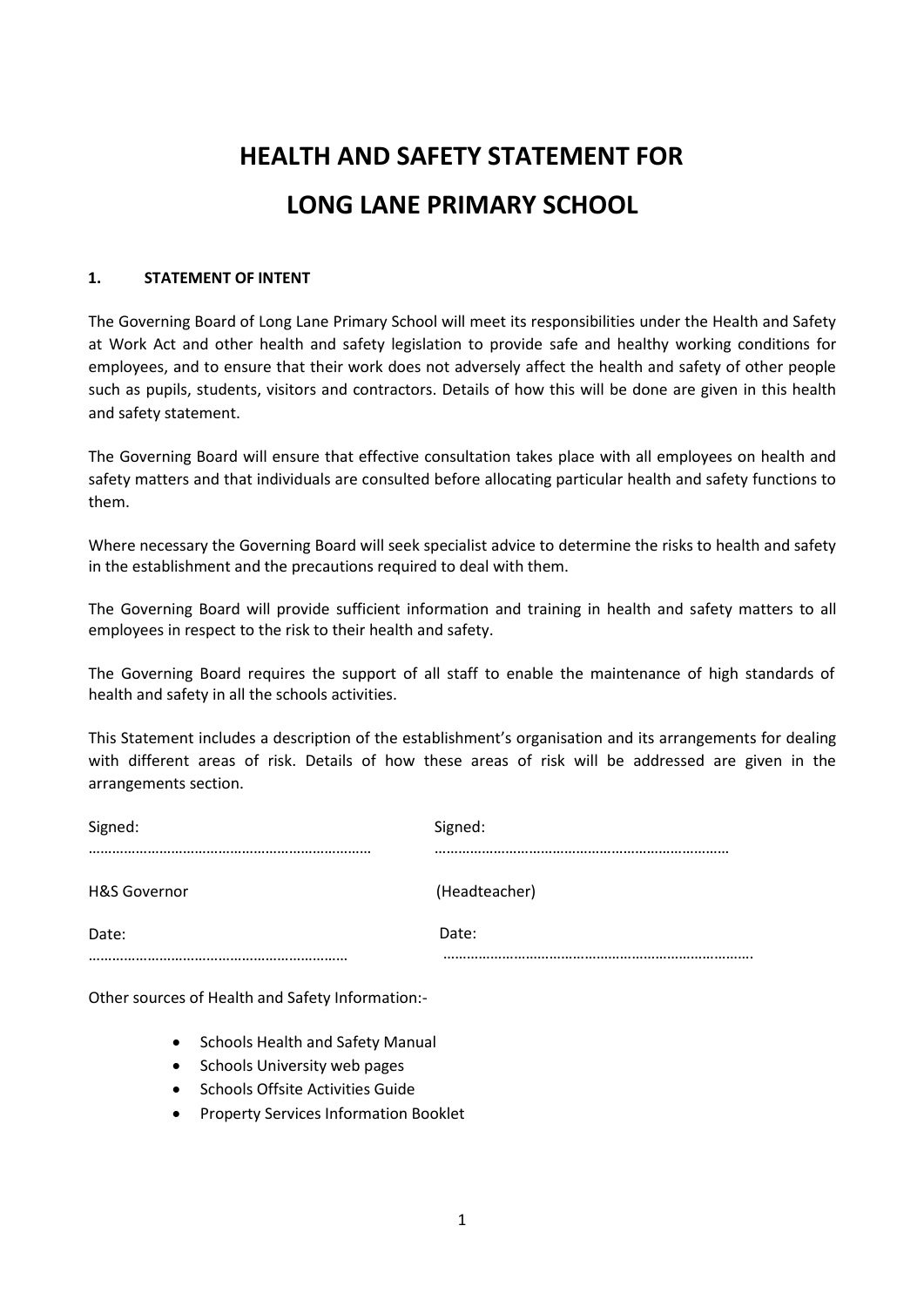#### **ORGANISATION**

## **2.1 Responsibilities of the Governing Board**

The Governing Board is responsible for:

- Complying with the Education Health and Safety policy and Arrangements;
- Formulating and ratifying the school's Health and Safety Statement and health and safety plan;
- Regularly reviewing health and safety arrangements (at least once annually), arrangements for Fire Safety, Arson Prevention, Security, Administration of Medicines and First Aid and implementing new arrangements where necessary;
- Ensuring that the site and premises are maintained in a safe condition and that appropriate funding is allocated to this end from the school's delegated budget through delegation to the Operations Committee;
- Ensuring that risk assessments are made and recorded of all the school's work activities including those off site which could constitute a significant risk to the health and safety of employees or other persons;
- Ensuring that the statement and other relevant health and safety documentation from the Local Authority is drawn to the attention of all employees;
- Prioritising action on health and safety matters where resources are required from the school's budget, seeking further advice where necessary and ensuring that action is taken;
- Reporting to the Local Authority any hazards which the establishment is unable to rectify from its own budget;
- Seeking specialist advice on health and safety which the school may not feel competent to deal with;
- Ensuring that termly health and safety inspections are carried out and a copy of the report is given to the Governors;
- Drawing up the school's action plans resulting from H&S inspections;
- Promoting high standards of health and safety within the school;
- Active and reactive monitoring of health and safety matters within the school including health and safety inspection reports and accident reports;

## **2.2 Responsibilities of the Headteacher**

The Headteacher is responsible for:

- Ensuring the requirements of the Occupier's Liability 1957/1984 are complied with;
- Delegating health and safety roles and responsibilities via consultation with the Governing Board and Staff;
- The day to day management of health and safety matters in the school in accordance with the health and safety policy and ensuring the health and safety arrangements are carried out in practice;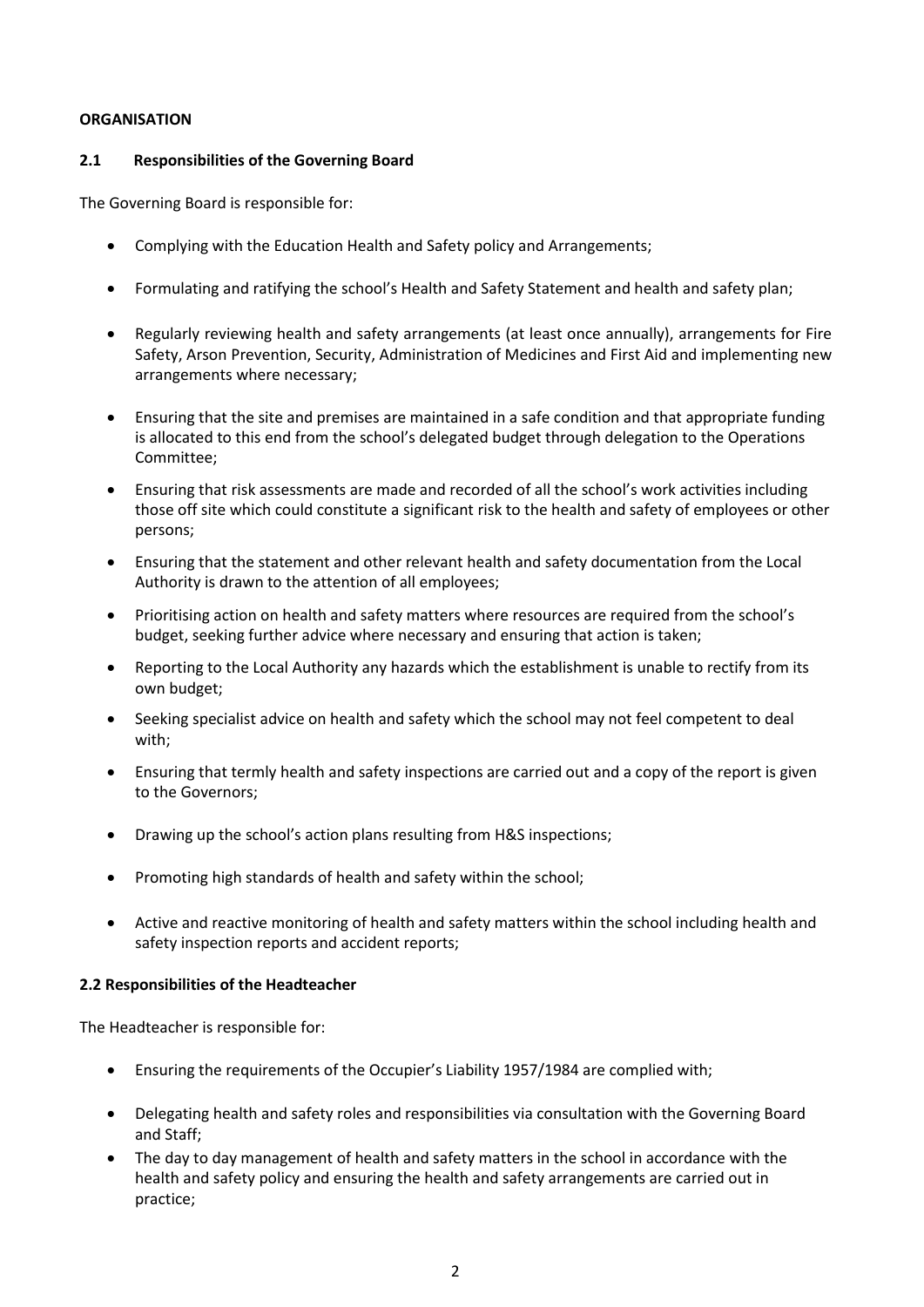- Ensuring that risk assessments are made and recorded of all the schools work activities including those off site which could constitute a significant risk to the health and safety of employees or other persons;
- Ensuring that remedial action is taken following health and safety inspections;
- Ensuring that information received on health and safety matters is passed to the appropriate people;
- Identifying staff health and safety training needs and arranging for them to be provided;
- Attending the establishment's health and safety (Operations) committee;
- Co-operating with and providing necessary facilities for trades union safety representative;
- Participating in the Local Authority health and safety auditing arrangements and ensuring audit action plans are implemented;
- Monitoring purchasing and maintenance of equipment and materials and ensuring that it complies with current health and safety standards;
- Monitoring contractors and ensuring that only competent contractors are engaged to work on the school site; This has been delegated to the Bursar;
- Seeking specialist advice on health and safety matters where appropriate;

**Note**: in the absence of the Headteacher these responsibilities fall to his/her immediate deputy.

## **2.3 Responsibilities of staff delegated Health and Safety roles (must be responsible members of staff )**

Responsible to the Headteacher for:

- Attending appropriate Health and Safety Training Courses to enable him/her to discharge his/her duties effectively;
- Promoting health and safety matters throughout the school and assisting the Headteacher in the implementation of the Local Authorities and School's Health and Safety Procedures;
- Ensuring that the Health and Safety Manual and Asbestos Log are kept up to date;
- Ensuring that the correct accident reporting procedures are followed and that where appropriate accidents are investigated;
- Ensuring that remedial action is taken following Health & Safety inspections;
- Ensuring appropriate procedures for authorisation of school visits is followed;
- Participating in any Health and Safety Audits arranged by the Local Authority
- Providing health and safety induction training for all staff;
- Keeping staff health and safety training records up to date;
- Ensuring that all statutory inspections are completed and records kept;
- Ensuring that emergency drills and procedures are carried out regularly and monitored for effectiveness;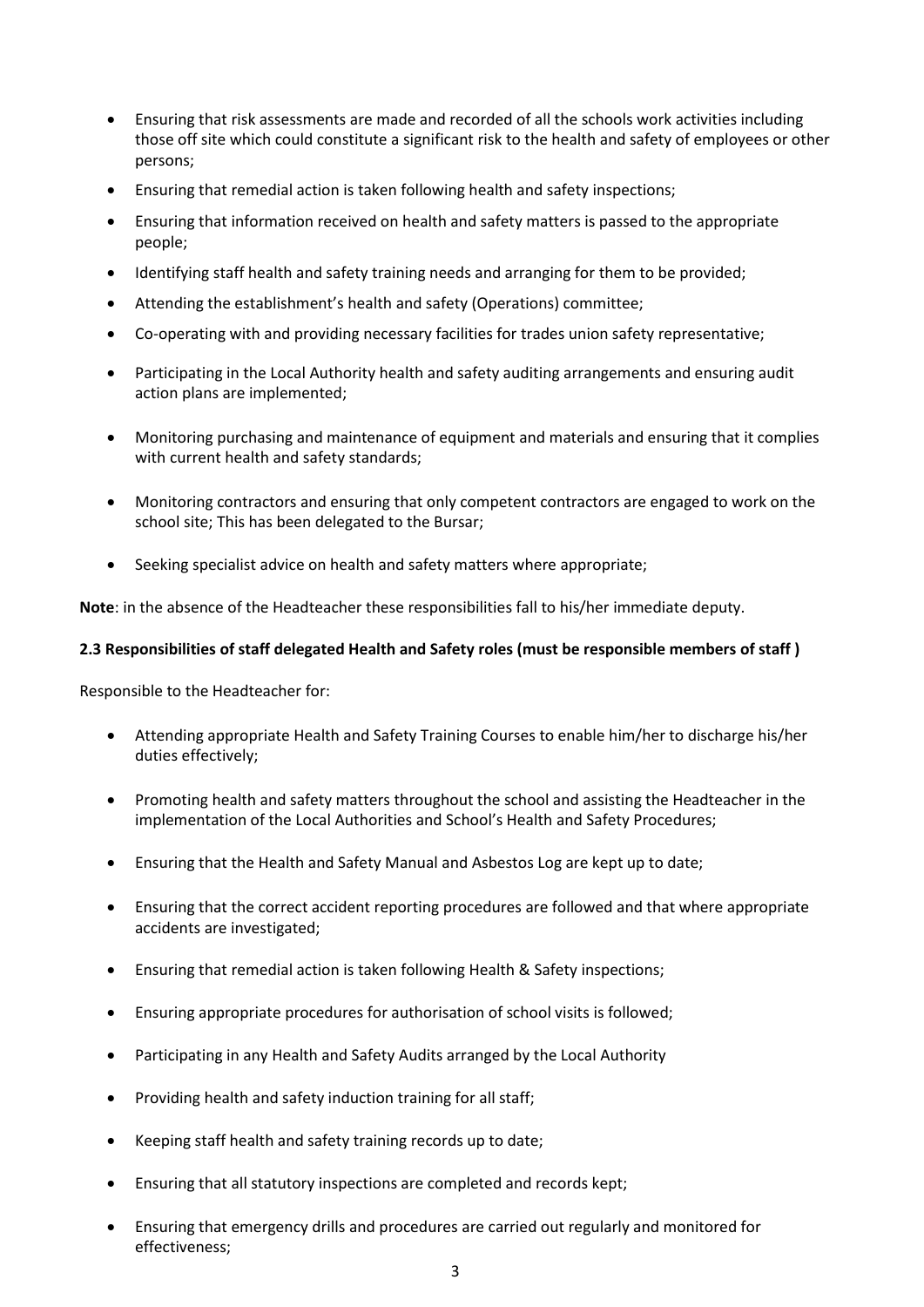Monitoring contractors on site and ensuring they consult the asbestos log.

## **2.4 Heads of Departments/Subject Co-ordinators**

Are responsible for:

- The day to day management of health and safety within their department / subject in accordance with the health and safety policy;
- Carrying out regular health and safety monitoring inspections of their area and making reports to the headteacher where appropriate;
- Ensuring follow up and remedial action is taken following health and safety inspections
- Passing on health and safety information received to the appropriate people;
- Acting on health and safety reports from above and below in the hierarchy

## **2.5 Responsibilities of all staff**

All staff employed at the school have a responsibility to:

- Take reasonable care for the health and safety of themselves and others when undertaking their work;
- Check classrooms/work areas are safe;
- Check equipment is safe before use;
- Ensure safe working procedures are followed;
- Co-operate with the LA, school governors and headteacher on all matters relating to health and safety by complying with the health and safety policy;
- Not intentionally or recklessly interfere with or misuse any equipment or fittings provided in the interests of health, safety and welfare;
- Report immediately to their Headteacher/Line Manager any serious or immediate danger;
- Report to their Headteacher/Line Manager any shortcomings in the arrangements for health and safety;
- Ensure that they only use equipment or machinery which they are competent to use or have been trained to use;
- Participate in health and safety inspections and the Operations committee where appropriate.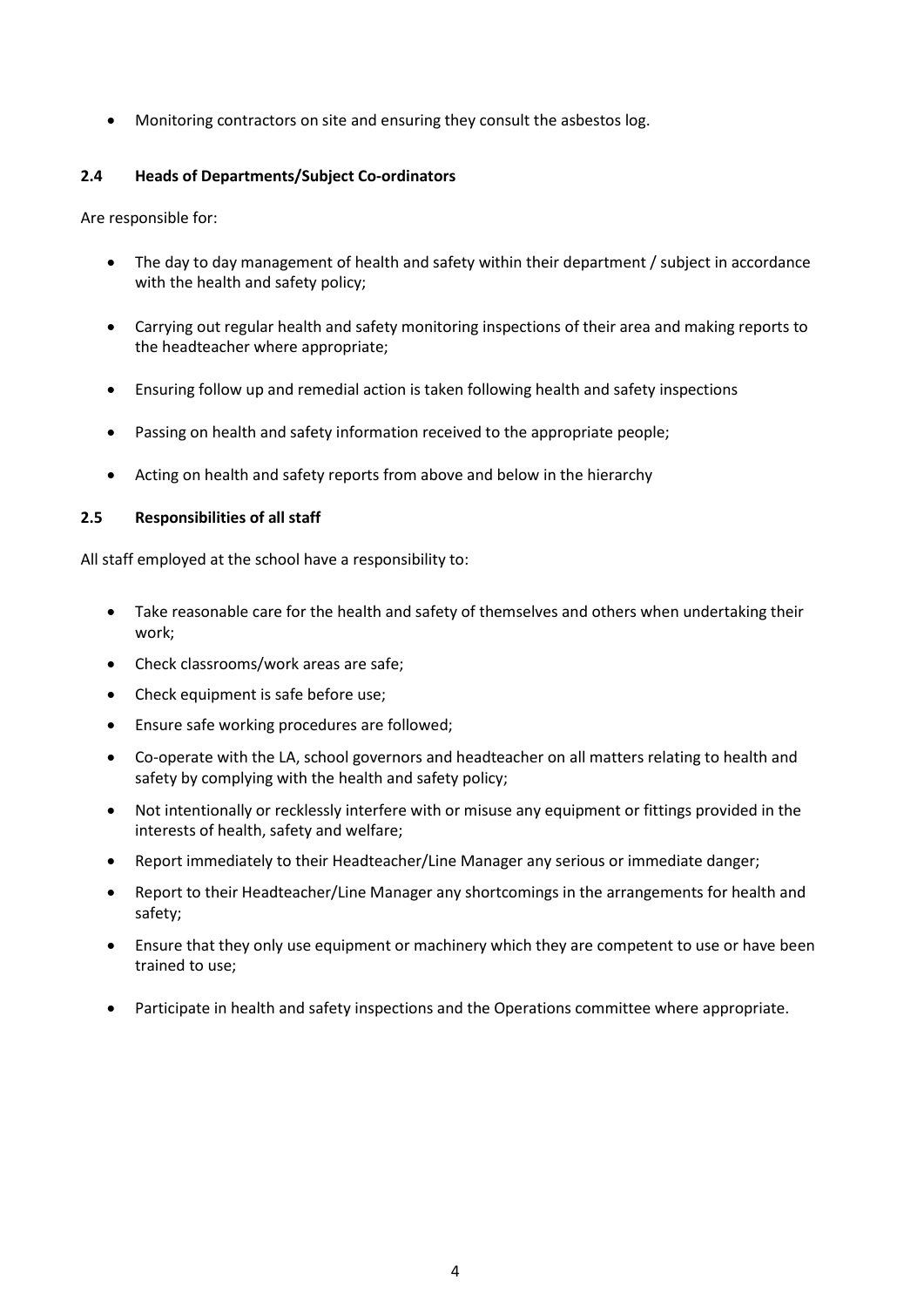## **3 ARRANGEMENTS**

## **3.1 Safety Representatives and Safety Committees**

| Any employee appointed as a safety representative by his/her Association or trade<br>union will be offered facilities in accordance with the Authority's Code of Practice. And is | Headteacher |
|-----------------------------------------------------------------------------------------------------------------------------------------------------------------------------------|-------------|
| reauired to inform:                                                                                                                                                               |             |

# **3.2 Health and Safety (Operations) Committee**

| The minutes of the School Safety (Operations) Committee are kept in the school office | Clerk to<br><b>Governors</b> |
|---------------------------------------------------------------------------------------|------------------------------|
|---------------------------------------------------------------------------------------|------------------------------|

## **3.3 Fire and Other Emergencies**

Emergency procedures covering a range of hazardous situations which may arise in the establishment can be found in the following locations:

| Type of emergency procedure          | Location(s)                              |
|--------------------------------------|------------------------------------------|
|                                      |                                          |
| Fire Evacuation Procedure            | Fire Safety Log Book                     |
| <b>Bomb Alert</b>                    | Critical Incident Plan - School Web Site |
| Gas Leak                             | <b>School Office</b>                     |
| <b>Electrical Fault</b>              | <b>School Office</b>                     |
| Water                                | <b>School Office</b>                     |
| Storm or Flood Damage                | Critical Incident Plan - School Web Site |
| Persons Threatening Violence on Site | Critical Incident Plan - School Web Site |
| Dangerous Animal(s) on Site          | Critical Incident Plan - School Web Site |

The person who discovers the emergency will raise the alarm immediately by the most appropriate means and ensure that the Headteacher or in their absence, a member of the senior management team is informed immediately and that where appropriate the emergency services are summoned. He/she will liaise with the emergency services when they arrive and take advice from them.

| The persons responsible for ensuring and supervising (where<br>appropriate)                                                                                                  | Person                                 | Deputy               |
|------------------------------------------------------------------------------------------------------------------------------------------------------------------------------|----------------------------------------|----------------------|
| The controlled evacuation of people from the school or the school<br>grounds to a place of safety,                                                                           | Headteacher                            | Monitoring<br>Centre |
| Summoning of the emergency services                                                                                                                                          | Headteacher<br>Or Monitoring<br>Centre | Monitoring<br>Centre |
| That a roll call is taken at the assembly point                                                                                                                              | All staff                              | All staff            |
| That no-one attempts to re-enter the building until the all clear is<br>given by the emergency services is (eg Headteacher<br>or other member of the senior management team) | All staff                              | All staff            |

## *Note: The priorities are as follows:*

 *to ensure the safety of all people, their removal from danger, their care and the application of first aid and medical treatment where appropriate;*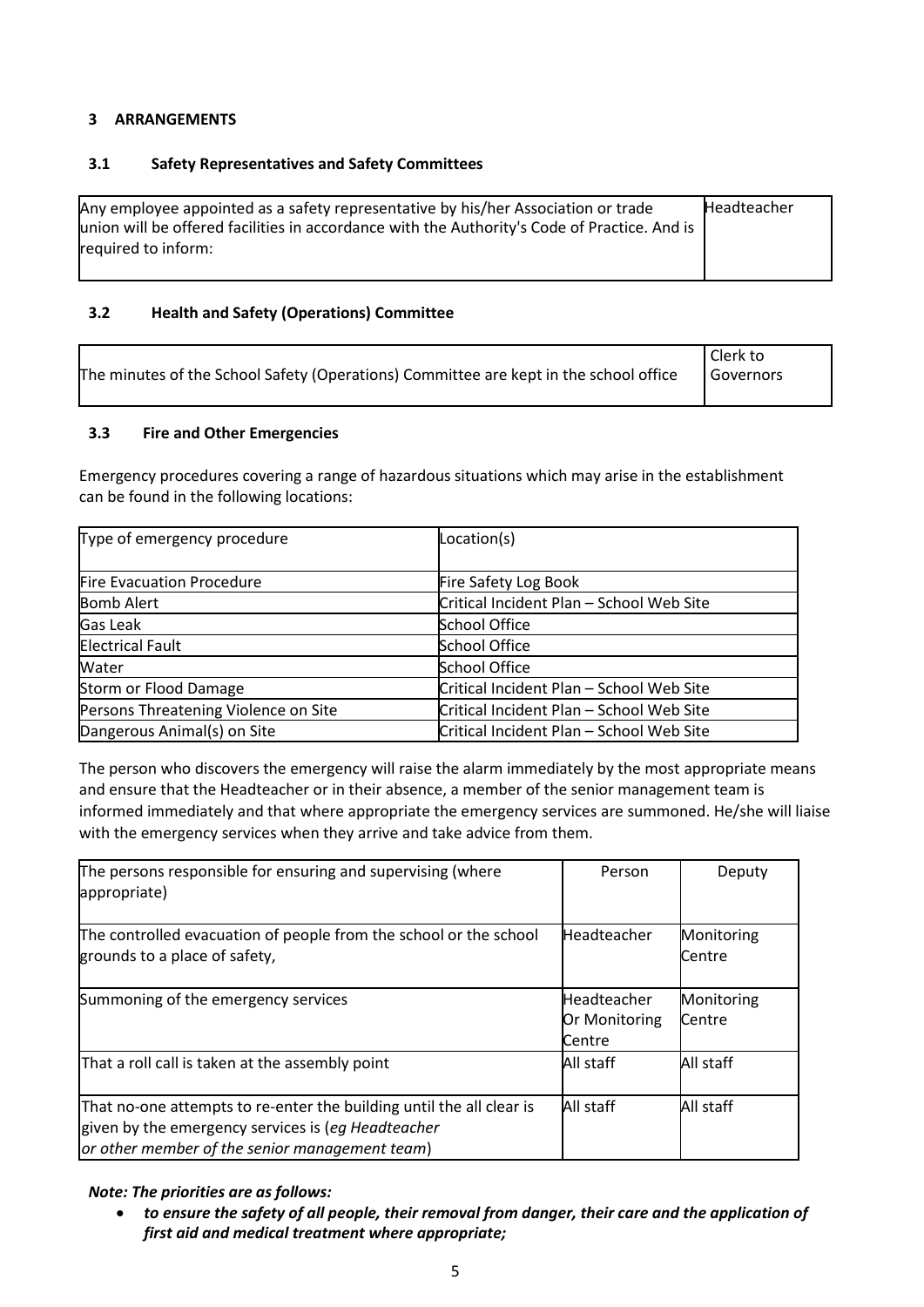*to call the emergency services when appropriate;*

# *to safeguard the premises and equipment, if this is possible without putting persons at risk.*

| The person responsible for arranging, recording and | Headteacher                                       |
|-----------------------------------------------------|---------------------------------------------------|
| monitoring fire drills at least once per term       |                                                   |
|                                                     |                                                   |
| Details of the locations of all hazardous and       | Fire Safety Log Book                              |
| flammable substances on site in case of emergency   |                                                   |
| are kept:                                           | Second Copy: COSSH sheets in Headteacher's office |
| (e.g. in the school office)                         |                                                   |
|                                                     |                                                   |
| The competent person responsible for carrying out   | H & S Governor/Operations Committee               |
| and updating the fire risk assessment for the       |                                                   |
| premises:                                           |                                                   |

## **3.4 Fire Prevention and Detection Equipment Arrangements**

The person(s) responsible for initiating the test of the following fire safety systems and completing the record sheets:

| System                           | <b>Location of Test Records</b> | <b>Person Responsible</b> |
|----------------------------------|---------------------------------|---------------------------|
| Fire Alarm                       | Fire Safety Log Book            | Caretaker                 |
| <b>Emergency Lighting System</b> | Fire Safety Log Book            | <b>Central Contract</b>   |
| <b>Smoke Detection System</b>    | Fire Safety Log Book            | <b>Central Contract</b>   |

| The person responsible for carrying out a termly | Caretaker |
|--------------------------------------------------|-----------|
| visual inspection of all emergency fire fighting |           |
| equipment (for example: fire hoses, fire         |           |
| extinguishers & fire blankets) and to whom any   |           |
| short comings should be immediately reported is: |           |

| The approved contractor responsible for conducting                                      | l Name: R.E.S |
|-----------------------------------------------------------------------------------------|---------------|
| the annual test of fire fighting equipment inspection   Telephone Number : 0118 9500635 |               |
| and maintenance is:                                                                     |               |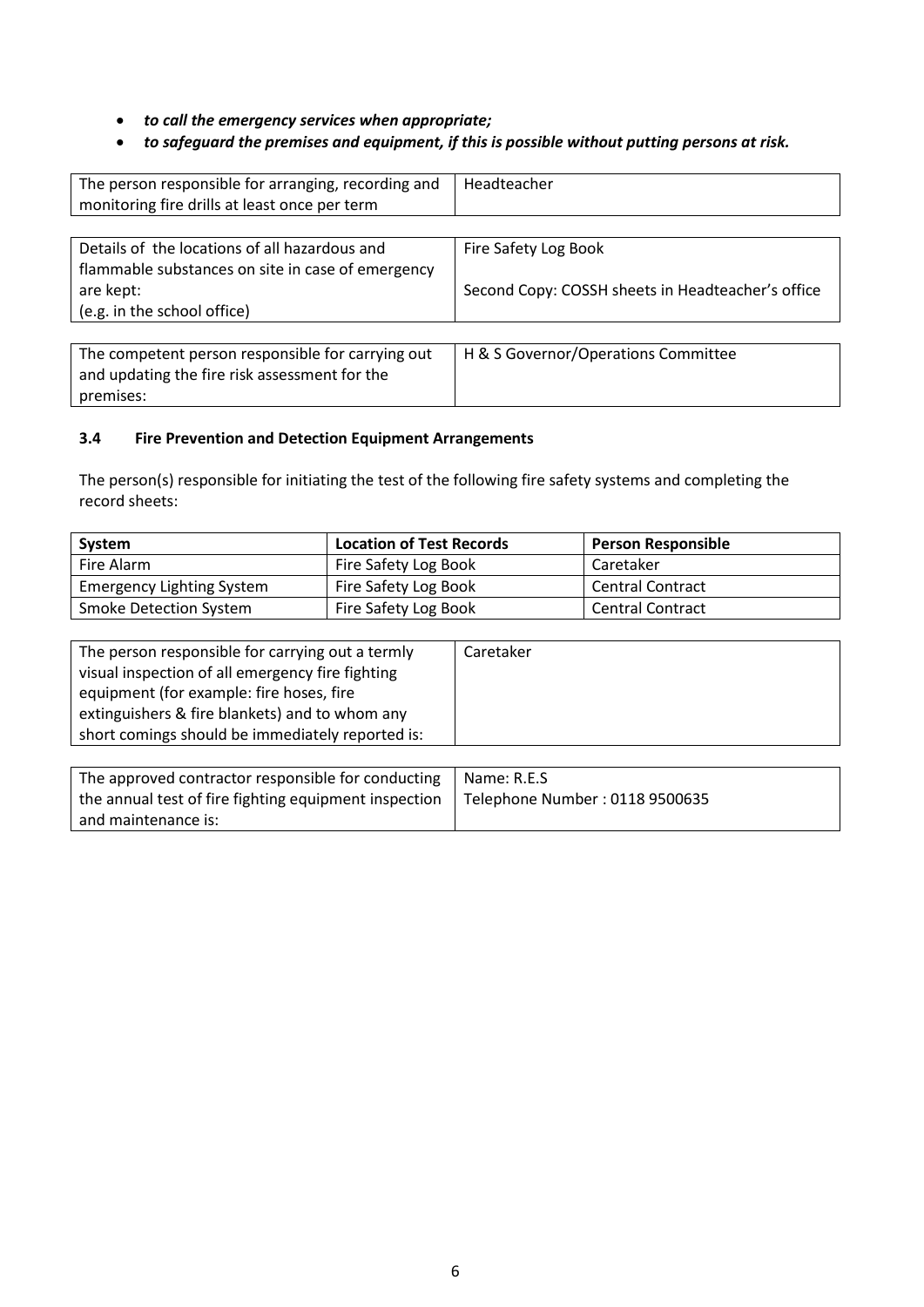## **3.5 Locations of Main Service Isolation Points**

| <b>Service</b> | <b>Location of Isolation Point Details</b>                                                                                                        |
|----------------|---------------------------------------------------------------------------------------------------------------------------------------------------|
| Water          | In DT cupboard, ref: GA/064, East wing.                                                                                                           |
| Electricity    | Inside the large cupboard on the left as you enter the Caretaker's office<br>+ new distribution board at location GA / 009, west wing dis. toilet |
| Gas            | With Gas Meters in brick shelter on left hand side just inside the main gate                                                                      |
| loil           | To the right of the Oil Storage Tank                                                                                                              |

The locations of the positions of all main service isolation points are as follows:

## **3.6 Accident, Dangerous Occurrence, Violent Incident and Near Miss Reporting and Investigation**

Any employee who witnesses an accident, dangerous occurrence, verbal abuse or actual or threatened violence or near miss, or to whom one is reported, will make an entry in the accident report book as soon as possible after the event:

Accident book(s) are kept by the following people at the location(s) specified:

| <b>Location of Accident Book</b> | Person in Charge of Accident Book            |
|----------------------------------|----------------------------------------------|
|                                  | <b>School Secretary</b>                      |
| School Office (Evolve log-in)    | <b>Midday Supervisor</b>                     |
| CREST (RIDDOR through WB)        | School Secretary / H&S Governor/ Headteacher |

| Accident reports should be drawn to the attention Headteacher<br>of and counter-signed by the Headteacher or in<br>their absence, a member of the senior<br>management team |  |
|-----------------------------------------------------------------------------------------------------------------------------------------------------------------------------|--|
|                                                                                                                                                                             |  |

| The person responsible for monitoring accidents and incidents to identify $\mathbb{R}$ Headteacher |  |
|----------------------------------------------------------------------------------------------------|--|
| trends and patterns is:                                                                            |  |

Where accidents are found to be caused by faulty plant, equipment, premises or unsafe systems of work action must be taken to remove or isolate the hazard and warn people until the necessary modifications or repairs can be made.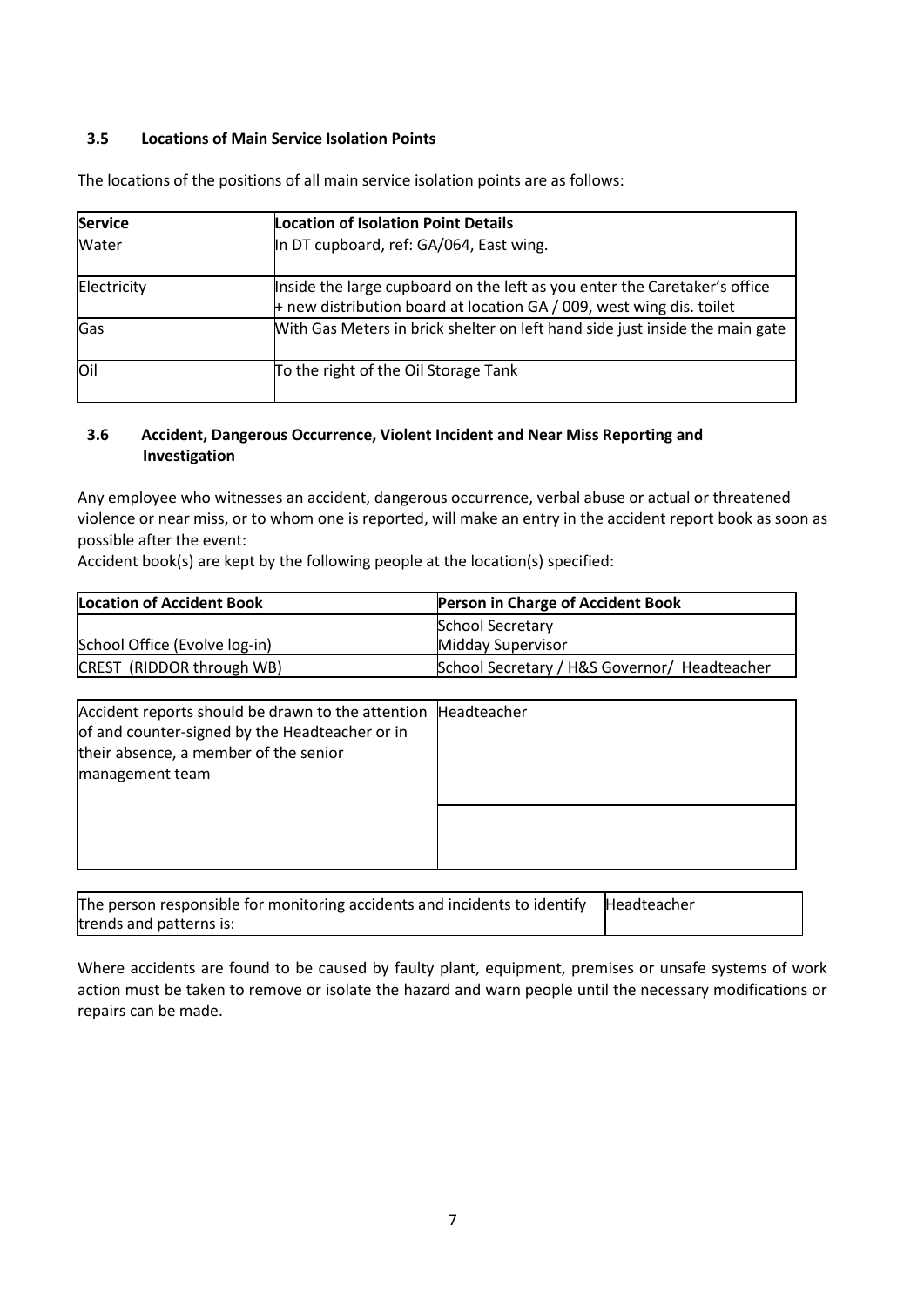#### **3.7 First Aid**

The following employees are **first aiders** who have been trained to First Aid at Work level

| <b>Name</b>            | <b>Location/Extension</b>  | Date of Expiry of Certificate   |
|------------------------|----------------------------|---------------------------------|
| <b>Brid Piotrowski</b> | <b>School Office</b>       | $17th$ April 2021               |
|                        |                            |                                 |
| Peter Thorne           | <b>Head Teacher Office</b> | 17 <sup>th</sup> November, 2020 |
|                        |                            |                                 |

All employees are **appointed persons** who have been trained to Emergency Aid for Schools level: The names of current first aiders are displayed in the school office.

| The person responsible for ensuring first aid qualifications are | <b>Admin Staff</b> |
|------------------------------------------------------------------|--------------------|
| maintained is:                                                   |                    |

The person responsible for ensuring that first aid cover is provided for Headteacher staff working out of normal school hours is:

First aid boxes and first aid record books are kept at the following points in the school.

| Location of First Aid Box(es)                             | <b>First Aid Record Book(s)</b> |
|-----------------------------------------------------------|---------------------------------|
| Medical Room                                              | Office / medical room           |
| Rollalong Classroom (Breakfast club/After school<br>club) |                                 |
| Foundation classroom                                      |                                 |
| Kitchen                                                   |                                 |
| Caretaker's Office                                        |                                 |

Travelling first aid boxes are kept in the school office.

| A termly check on the location and contents of all first aid boxes will be<br>made by:                            |                                     | <b>Admin Staff</b>                 |
|-------------------------------------------------------------------------------------------------------------------|-------------------------------------|------------------------------------|
| Use of first aid materials and deficiencies should be reported to:<br>Who is responsible for their replenishment. |                                     | <b>Admin Staff</b>                 |
| The address and telephone number of the nearest medical<br>Centre/NHS GP is:                                      | 0118 9842234                        | Boathouse Surgery, Pangbourne      |
| The address and telephone number of the nearest hospital<br>with accident and emergency facilities is:            | ondon Road, Reading<br>0118 3225111 | Royal Berkshire & Battle Hospital, |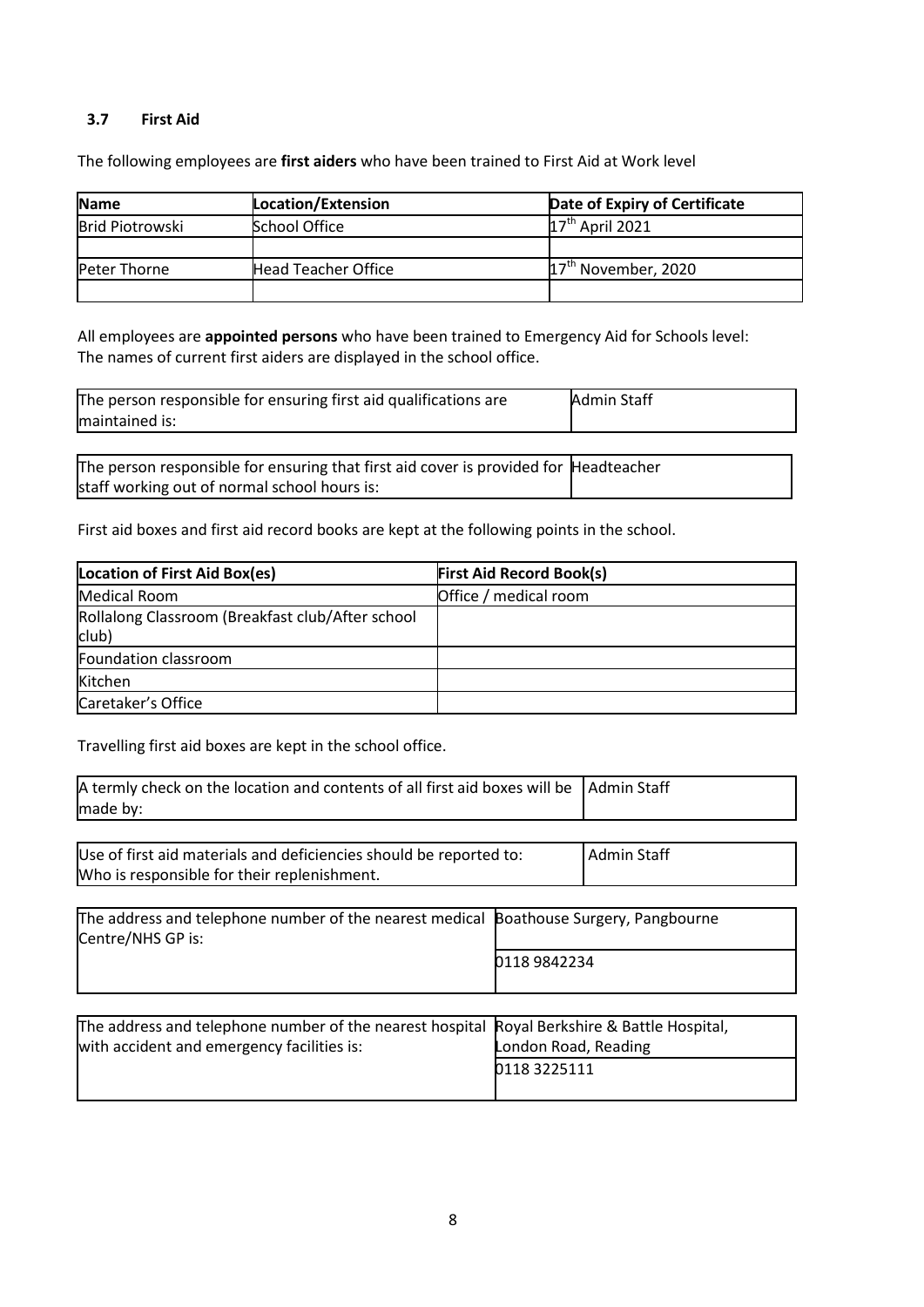# **3.8 Administration of Medicines**

| The person responsible for dealing with the              | First              |
|----------------------------------------------------------|--------------------|
| administration of medicines in accordance with the Local | <b>Admin Staff</b> |
| Authorities Medical Policy, including keeping records of | Deputy             |
| parental permission, keeping medicines secure, keeping   |                    |
| records of administration, and safely disposing of       | <b>Bursar</b>      |
| medicines which are no longer required is:               |                    |

| The person responsible for the dealing with the            | First              |
|------------------------------------------------------------|--------------------|
| administration of controlled drugs such as ritalin in      | <b>Admin Staff</b> |
| accordance with the Local Authorities Medical Policy,      | Second             |
| including keeping records of parental permission, liaising | Appropriate        |
| with the providing pharmacist, keeping medicines secure,   | Staff              |
| keeping records of administration, and safely disposing of | Member             |
| medicines which are no longer required is:                 |                    |
|                                                            |                    |

| The person(s) responsible for undertaking and reviewing $\Box$ SENCo |  |
|----------------------------------------------------------------------|--|
| the healthcare plans of pupils with medical needs is:                |  |

## **3.9 Asthma Inhalers**

| The person responsible for the supervision and storage |                       |
|--------------------------------------------------------|-----------------------|
| where appropriate of asthma inhalers is:               | <b>Class Teachers</b> |

## **3.10 Risk Assessment**

| The person responsible for carrying out a general survey of the     |
|---------------------------------------------------------------------|
| school's work activities including extra-curricular, lettings, work |
| Headteacher carried out by contractors or volunteers on site,       |
| identifying hazards and ensuring risk assessment(s) are produced    |
| and appropriately communicated is:                                  |

# **3.11 Maintenance of Site, Premises, House Keeping and Hazard Reporting**

| All employees and governors must report any hazards that could     |             |
|--------------------------------------------------------------------|-------------|
| be a cause of serious or imminent danger, e.g. damaged electrical  |             |
| Sockets, broken windows, suspected gas leaks, wet or slippery      |             |
| floors immediately to:                                             | The Bursar  |
| The person responsible for initiating a risk assessment of hazards |             |
| identified and any remedial action decided upon is:                | Headteacher |
|                                                                    |             |

# **3.12 House Keeping and Disposal of Waste**

Rubbish awaiting collection must never be left where it obstructs escape routes or could aid the production and spread of fire and smoke.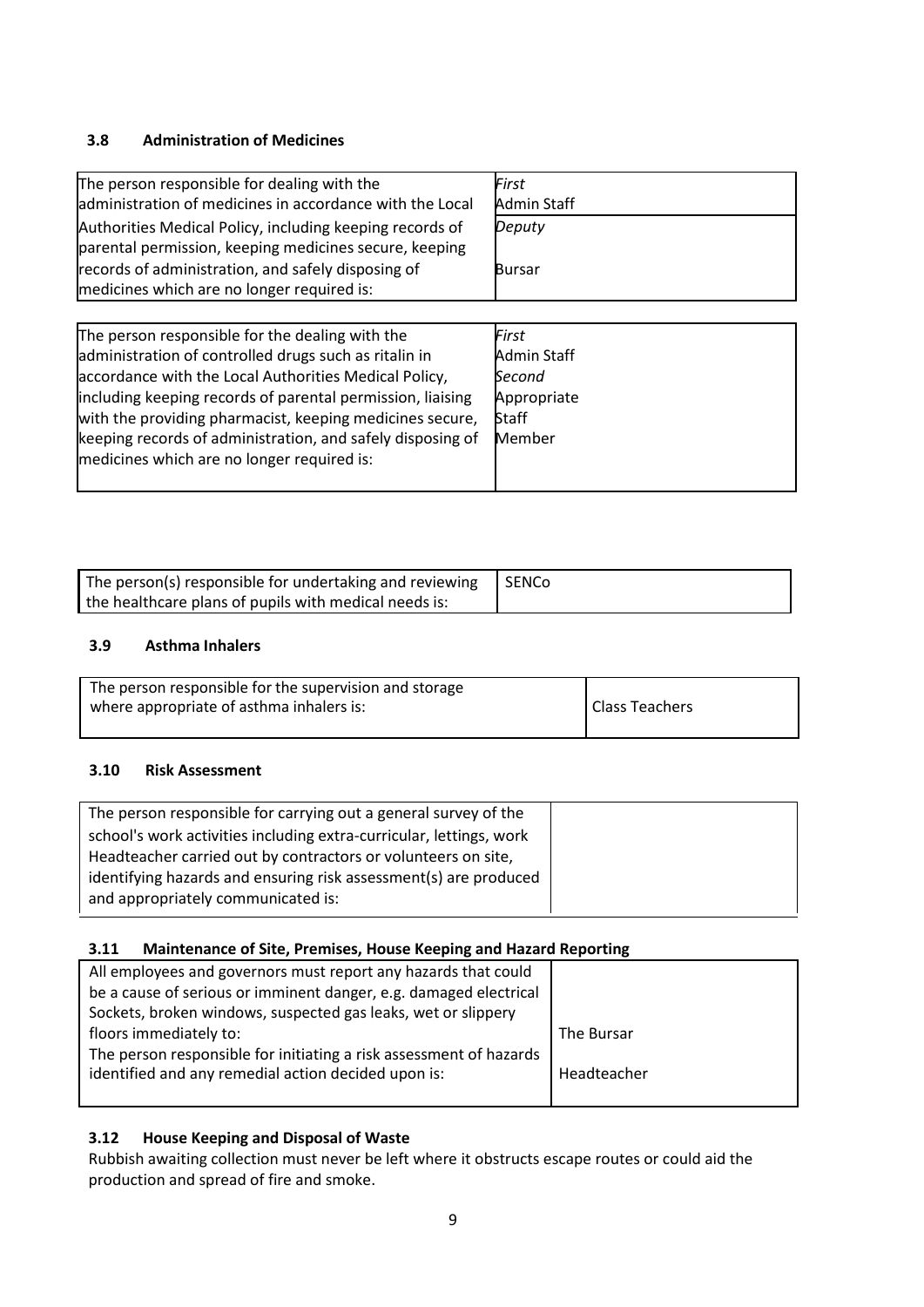| The person who should be contacted if circulation routes are |           |
|--------------------------------------------------------------|-----------|
| obstructed                                                   | Caretaker |
| by rubbish is:                                               |           |

All staff are responsible for ensuring the good house keeping of their own workrooms, for example, offices, laboratories, workshops, art studios, drama studios and related storage areas.

| When rubbish needs to be disposed of it should be reported to: | I Caretaker |
|----------------------------------------------------------------|-------------|
| (who will arrange for its safe disposal).                      |             |

| The person responsible for the safe disposal of any <i>hazardous</i> | Caretaker |
|----------------------------------------------------------------------|-----------|
| substances or special wastes is:                                     |           |
|                                                                      |           |

| The person responsible for ensuring the safe and appropriate disposal |                            |
|-----------------------------------------------------------------------|----------------------------|
|                                                                       | Headteacher/Sanitary Waste |
| any <b><i>clinical waste</i></b> is:                                  | Disposal company           |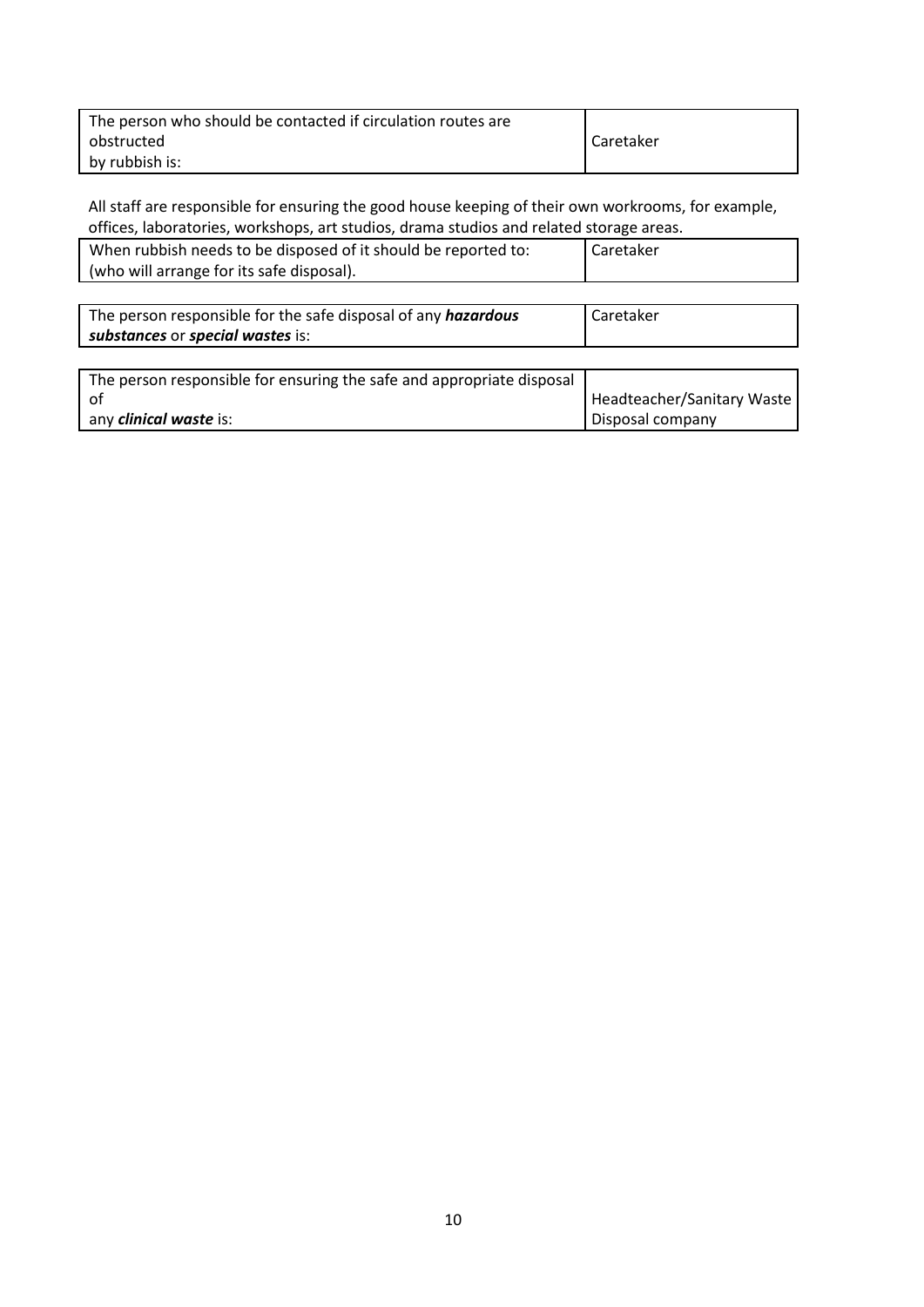## **3.13 Repairs and Maintenance**

| A person encountering any damage or wear and tear of the<br>premises<br>which may constitute a hazard should report it to: |               | <b>Bursar</b> |
|----------------------------------------------------------------------------------------------------------------------------|---------------|---------------|
| Defective furniture should be taken out of use<br>immediately and reported to:                                             | <b>Bursar</b> |               |
| The person responsible for ordering repairs which are the                                                                  |               |               |

| The person responsible for ordering repairs which are the |        |
|-----------------------------------------------------------|--------|
| school's                                                  | Bursar |
| responsibility is:                                        |        |
|                                                           |        |
|                                                           |        |

| The person responsible for reporting repairs which are the           | Bursar |
|----------------------------------------------------------------------|--------|
| responsibility of the Local Authority to the appropriate Service is: |        |

| The name and telephone number of the school's attached | Name:                     |
|--------------------------------------------------------|---------------------------|
| maintenance surveyor is:                               | <b>West Berks Council</b> |
|                                                        | Telephone Number:         |
|                                                        | 01635 519891              |

# **3.14 Premises Security**

| The person (and their deputy) responsible for unlocking and<br>locking the building, arming and disarming security alarms etc is:   Caretaker | First                 |
|-----------------------------------------------------------------------------------------------------------------------------------------------|-----------------------|
|                                                                                                                                               | Deputy<br>Headteacher |

# **3.15 Severe Weather**

| During periods of severe weather, arrangements for maintaining   Headteacher |  |
|------------------------------------------------------------------------------|--|
| safe access to, from and within the premises                                 |  |
| (e.g. clearing snow and ice) will be determined by:                          |  |
|                                                                              |  |

# **3.16 Health and Safety Training**

| The person responsible for drawing to the attention of all<br>employees the following health and safety matters as part of | Headteacher |
|----------------------------------------------------------------------------------------------------------------------------|-------------|
| their induction training is:                                                                                               |             |

- Health and Safety Policies: Local Authority, Education, and School.
- Health and Safety Manual
- Codes of Safe Practice and Guidance
- Off-site Activities Manual
- Premises Asbestos Log
- Risk Assessments
- Fire and other Emergency Arrangements
- Accident Reporting Arrangements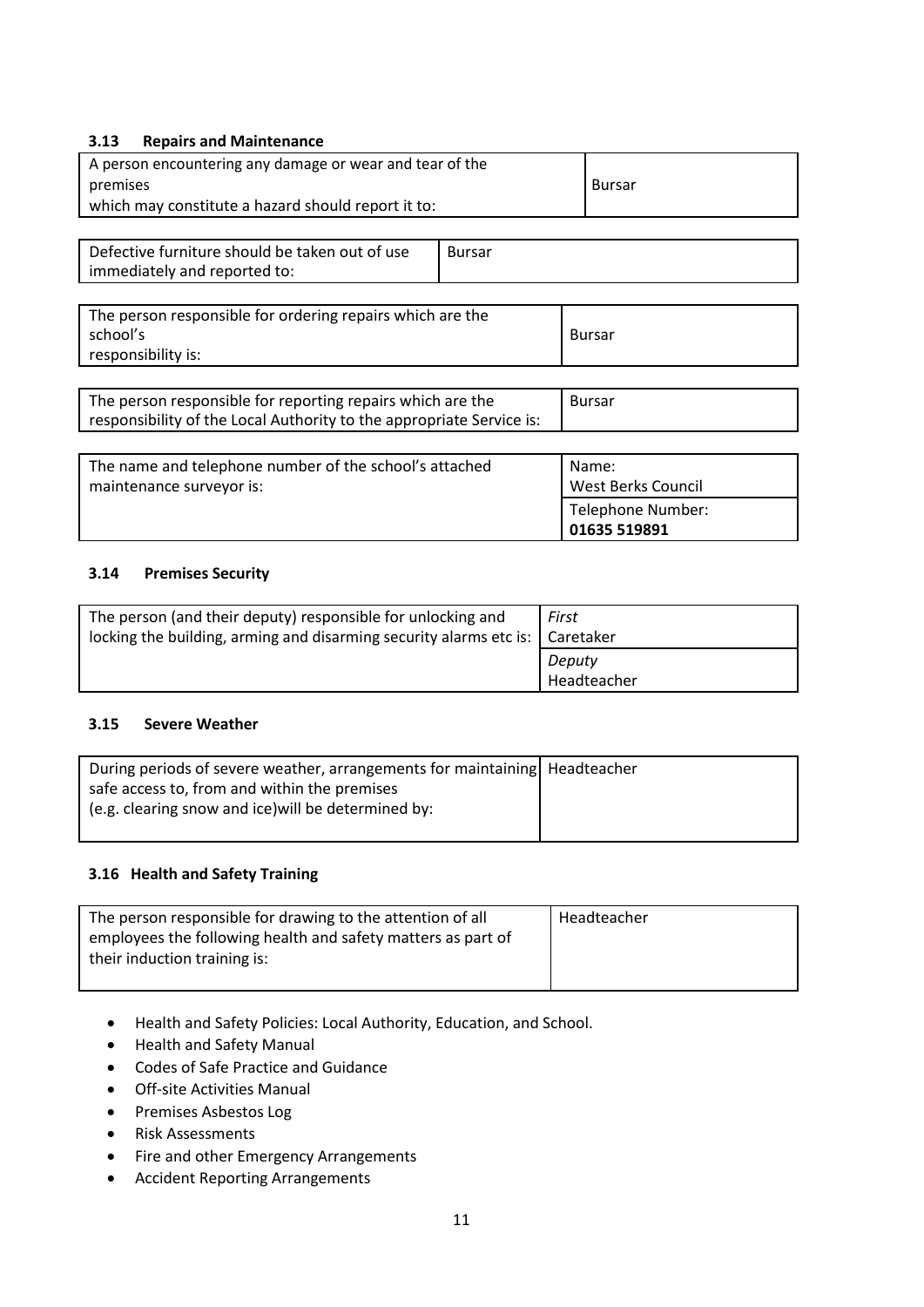- First Aid Arrangements
- Safe Use of Work Equipment
- Procedures for Hazardous Substances
- Good Housekeeping, Waste Disposal and Cleaning Arrangements
- Hazard Reporting and Maintenance Procedures
- Special Hazards/Responsibilities Associated with their Work Activity
- Special Needs of Young Employees (e.g. Work Experience Placements)

| The person responsible for co-ordinating the provision of the health Headteacher |  |
|----------------------------------------------------------------------------------|--|
| and safety training needs of teaching and support staff in                       |  |
| consultation with their line managers and the employees concerned:               |  |
|                                                                                  |  |

| The person responsible for compiling and implementing the school's   Headteacher |  |
|----------------------------------------------------------------------------------|--|
| annual health and safety training plan is:                                       |  |
|                                                                                  |  |

| The person responsible for reviewing the effectiveness of health |             |
|------------------------------------------------------------------|-------------|
| and safety training is:                                          | Headteacher |
|                                                                  |             |

| The person responsible for keeping records of training and<br>certification for the use of hazardous machinery such as<br>woodworking machinery etc is: | <b>Bursar</b> |
|---------------------------------------------------------------------------------------------------------------------------------------------------------|---------------|
| Employees who feel that they have need for health and safety<br>training of any kind should notify in writing the contact person who<br>is:             | Headteacher   |

# **3.17 Manual Handling of Loads**

## Manual Handling of Objects

| The person(s) responsible for identifying hazardous manual handling Caretaker<br>activities involving objects is and arranging for their elimination or |  |
|---------------------------------------------------------------------------------------------------------------------------------------------------------|--|
| risk assessment is:                                                                                                                                     |  |

| The person responsible for monitoring the safety of manual<br>handling activities is: | Headteacher |
|---------------------------------------------------------------------------------------|-------------|
|                                                                                       |             |

# Manual Handling of People

| The person responsible for identifying hazardous manual handling        | Headteacher |
|-------------------------------------------------------------------------|-------------|
| activities involving people and arranging for their risk assessment is: |             |

| The load assessors for the moving and handling of people are: | Headteacher |
|---------------------------------------------------------------|-------------|
|                                                               |             |
|                                                               |             |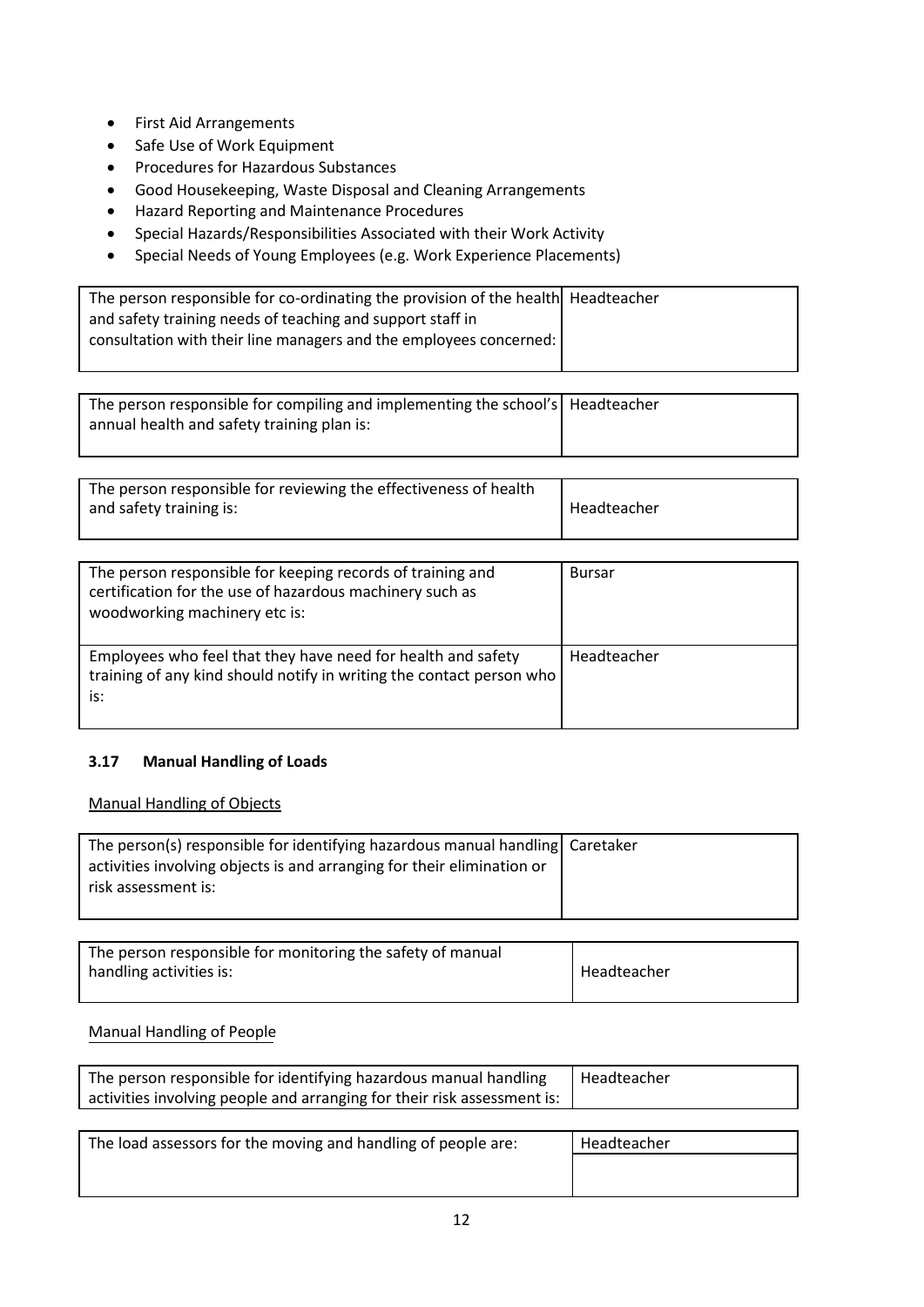# **3.18 Work Equipment**

## SPECIFIC RISKS

The following equipment has been identified as likely to involve a specific risk to health and safety and its use, inspection and repair is therefore restricted to: -

## **3.18.1 Access Equipment**

## Ladders

| Person responsible for selection, inspection, maintenance, training,<br>Supervision, safe use and risk assessment is: | Caretaker |
|-----------------------------------------------------------------------------------------------------------------------|-----------|
| Person(s) authorised to use is/are:                                                                                   | Caretaker |

# Stepladders

| Person responsible for selection, inspection, maintenance, training,<br>Supervision, safe use and risk assessment is: | Caretaker                                                                                 |
|-----------------------------------------------------------------------------------------------------------------------|-------------------------------------------------------------------------------------------|
| Person(s) authorised to use is/are:                                                                                   | Teachers, Teaching<br>Assistants, Admin. Staff<br>Subject to Working at<br>Height Policy) |

# Scaffolding Tower

| Person responsible for selection, inspection, maintenance, training,<br>Supervision, safe use and risk assessment is: | Caretaker |
|-----------------------------------------------------------------------------------------------------------------------|-----------|
| Person(s) authorised to use is/are:                                                                                   | Caretaker |

# **3.18.2 Manual Handling Equipment**

This includes equipment used for the manual handling of loads and equipment used for the manual handling of people.

| The person responsible for ensuring that sack barrows, flat-bed | I Caretaker |
|-----------------------------------------------------------------|-------------|
| trolleys etc are maintained in a safe condition is:             |             |

## **3.19 Caretaking and Cleaning Equipment**

This includes moving and handling equipment; powered cleaning equipment, power tools, hand tools

| Person responsible for selection, inspection, maintenance, training,<br>supervision, safe use and risk assessment is: | Caretaker            |
|-----------------------------------------------------------------------------------------------------------------------|----------------------|
| Person(s) authorised to operate and use is/are:                                                                       | Caretaker / Cleaners |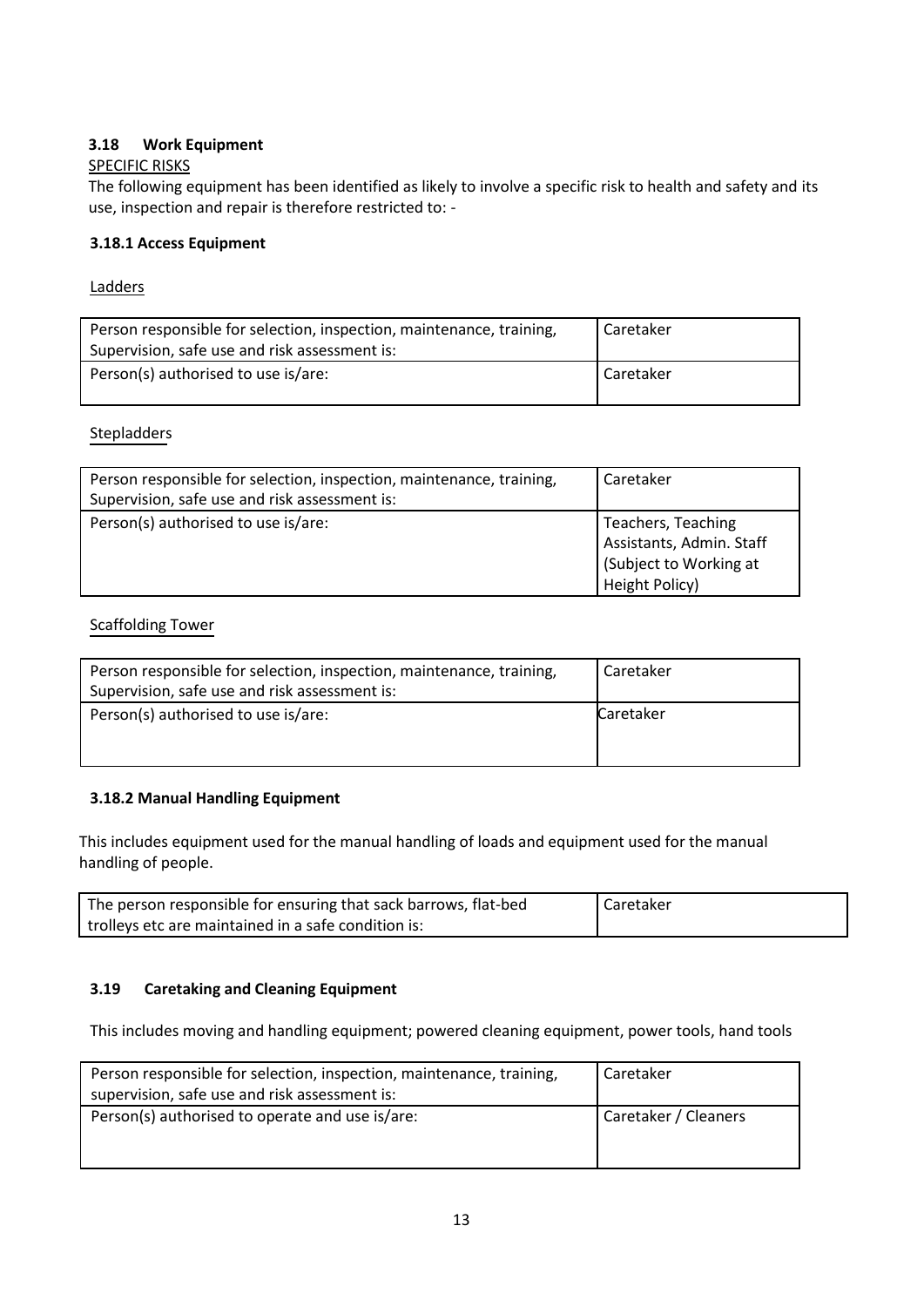# **3.20 Grounds Maintenance Equipment (Machinery and Tools)**

| Person responsible for selection, inspection, maintenance, training,<br>supervision, safe use and risk assessment is: | l Caretaker      |
|-----------------------------------------------------------------------------------------------------------------------|------------------|
| Person(s) authorised to operate and use is/are                                                                        | <b>Caretaker</b> |

# **3.21 Design and Technology Equipment (Resistant and Compliant Materials)**

| Person responsible for selection, inspection, maintenance, training,<br>supervision, safe use and risk assessment is:                             | DT Coordinator                    |
|---------------------------------------------------------------------------------------------------------------------------------------------------|-----------------------------------|
| Person(s) authorised to operate and use is/are:                                                                                                   | Designated responsible<br>persons |
| The person(s) responsible for instructing pupils in the safe use of<br>equipment before they use it and checking they use it correctly<br>is/are: | Class teacher                     |

| The person(s) responsible for ensuring that all machinery is<br>adequately guarded and that the guards are in position when the<br>equipment is in use is/are: | Class teacher  |
|----------------------------------------------------------------------------------------------------------------------------------------------------------------|----------------|
| The person responsible for taking out of use any equipment which                                                                                               | DT Coordinator |
| is inadequately guarded is/are:                                                                                                                                |                |

# **3.22 Design and Technology Equipment (Food Technology and Textiles)**

| Person responsible for selection, inspection, maintenance, training,<br>supervision, safe use and risk assessment is: | DT Coordinator                    |
|-----------------------------------------------------------------------------------------------------------------------|-----------------------------------|
| Person(s) authorised to operate and use is/are                                                                        | Designated responsible<br>persons |

# **3.23 Art and Design Equipment**

| Person responsible for selection, inspection, maintenance, training, | Art Coordinator |
|----------------------------------------------------------------------|-----------------|
| supervision, safe use and risk assessment is:                        |                 |

# **3.24 PE Equipment**

| Person responsible for selection, inspection, maintenance, training,<br>supervision, safe use and risk assessment is: | <b>PE Coordinator</b> |
|-----------------------------------------------------------------------------------------------------------------------|-----------------------|
| Person(s) responsible for regular (daily) visual inspection is/are:                                                   | <b>Class Teachers</b> |

# **3.25 Outdoor Play Equipment**

| Person responsible for selection, inspection, maintenance, training,<br>Caretaker |
|-----------------------------------------------------------------------------------|
|-----------------------------------------------------------------------------------|

٦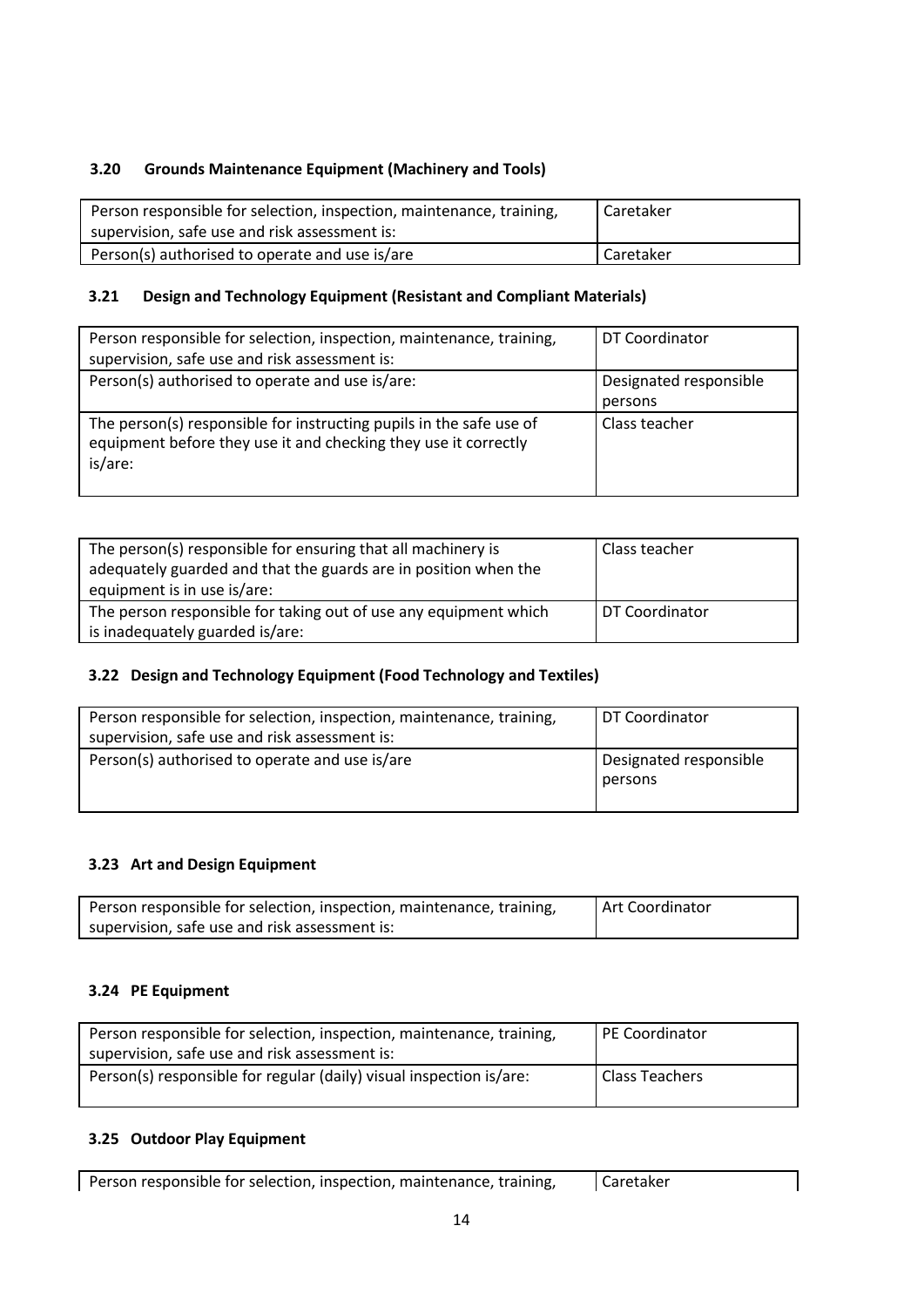| supervision, safe use and risk assessment is:                       |           |
|---------------------------------------------------------------------|-----------|
| Person(s) responsible for regular (daily) visual inspection is/are: | Caretaker |

# **3.26 Stage Lighting Equipment**

| Person responsible for selection, inspection, maintenance, training,<br>supervision, safe use and risk assessment is | Caretaker              |
|----------------------------------------------------------------------------------------------------------------------|------------------------|
|                                                                                                                      | Designated responsible |
| Person(s) authorised to operate and use is/are:                                                                      | persons                |

# **3.27 Mobile Staging and Seating**

| Person responsible for selection, inspection, maintenance, training,<br>supervision, safe use and risk assessment is: | Caretaker                         |
|-----------------------------------------------------------------------------------------------------------------------|-----------------------------------|
| Person(s) authorised to operate and use is /are:                                                                      | Designated responsible<br>persons |

## **3.28 Pianos, Organs and Other Musical Instruments**

| Person responsible for selection, inspection, maintenance, training,<br>Supervision, safe use and risk assessment is: | Music Coordinator                 |
|-----------------------------------------------------------------------------------------------------------------------|-----------------------------------|
| Person(s) authorised to operate and use is/are:                                                                       | Designated responsible<br>persons |

# **3.29 Portable Electrical Appliances**

| The person responsible for ensuring portable electrical appliance<br>testing is carried out at appropriate intervals and recorded is: | <b>Bursar</b> |
|---------------------------------------------------------------------------------------------------------------------------------------|---------------|
| Person(s) responsible for carrying out formal visual                                                                                  | Contractor    |
| inspection and testing is/are:                                                                                                        |               |
| Staff must not bring onto the premises any portable electrical                                                                        | Headteacher   |
| appliances unless they are authorised and the appliances have                                                                         |               |
| been portable appliance tested. The person responsible for                                                                            |               |
| authorising their use on the premises is:                                                                                             |               |

## **3.30 Display Screen Equipment**

The following employees are classified as users of display screen equipment and an assessment will be made of their workstations. They will be entitled to a regular eye test.

| <b>Employee Name</b> | Job Title   |
|----------------------|-------------|
| Peter Thorne         | Headteacher |
| Sarah Sarsfield      | Bursar      |
| Brid Piotrowski      | Secretary   |

| The person responsible for ensuring that the<br>display screen equipment risk assessments are<br>carried out is: | Headteacher |
|------------------------------------------------------------------------------------------------------------------|-------------|
| The person responsible for implementing the<br>requirements of the risk assessment is:                           | Headteacher |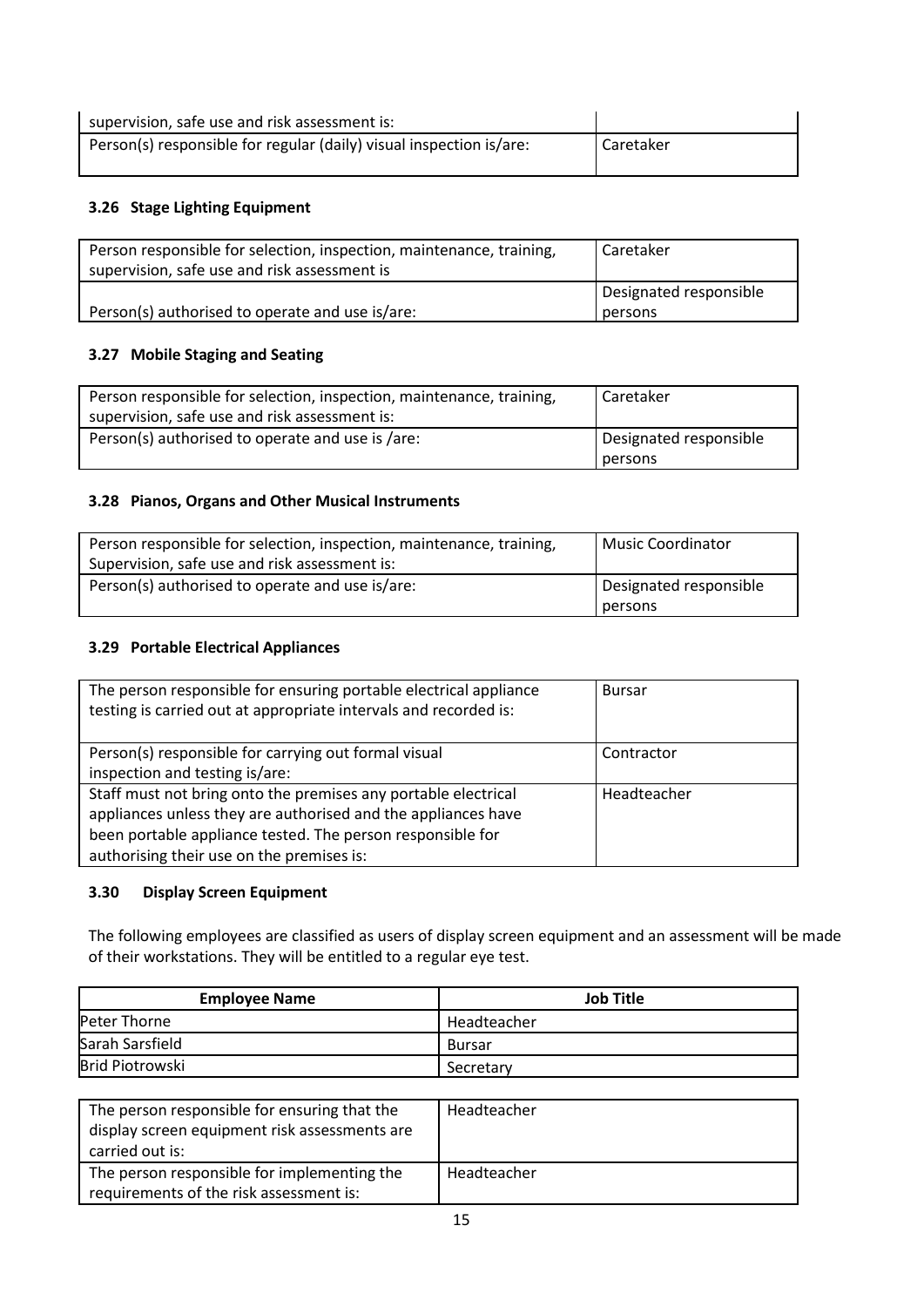# **3.31 Personal Protective Equipment (PPE)**

Suitable PPE will be provided free of charge, where identified as necessary in a risk assessment. All employees are responsible for informing their manager as soon as they become aware of a need to repair or replace PPE, which they use.

| The persons responsible for inspecting PPE termly and replacing<br>personal protective equipment when it is worn out are as follows |                                 |
|-------------------------------------------------------------------------------------------------------------------------------------|---------------------------------|
| Caretaking and Cleaning                                                                                                             | <b>Caretaker &amp; Cleaners</b> |
| The person responsible for making arrangements for laundering                                                                       | <b>Caretaker &amp; Cleaners</b> |
| soiled PPE (e.g. overalls, aprons etc) is:                                                                                          |                                 |

# **3.32 Hazardous Substances (COSHH)**

Inventories of hazardous substances used in the school are maintained by the following employees at the locations specified:

| Science                                   | Subject Coordinator                   |
|-------------------------------------------|---------------------------------------|
| Design and Technology (Materials)         | <b>Subject Coordinator</b>            |
| Design and technology (Food and Textiles) | <b>Subject Coordinator</b>            |
| Art and Design                            | <b>Subject Coordinator</b>            |
| Caretaking and Cleaning                   | Admin Staff                           |
| Catering                                  | <b>Catering Contractor</b>            |
| <b>Grounds Maintenance</b>                | <b>Grounds Maintenance Contractor</b> |

| Copies of all the hazardous substances inventories are held<br>School Office<br>centrally<br>in: |  |  |  |
|--------------------------------------------------------------------------------------------------|--|--|--|
|--------------------------------------------------------------------------------------------------|--|--|--|

| The person responsible for undertaking and updating the<br>COSHH risk assessments is: | Admin Staff |
|---------------------------------------------------------------------------------------|-------------|
|                                                                                       |             |

| The reports will be kept available for inspection by: | Admin Staff |
|-------------------------------------------------------|-------------|

# **3.33 Asbestos**

| The person responsible for making arrangements for dealing with        | <b>Bursar</b> |
|------------------------------------------------------------------------|---------------|
| asbestos in compliance with the Local Authorities policy, and ensuring |               |
| that the premises asbestos log is consulted by visiting contractors    |               |
| and other relevant persons is:                                         |               |

| The premises asbestos log is kept: | School Office & Fire Safety<br>Log Book |
|------------------------------------|-----------------------------------------|
|------------------------------------|-----------------------------------------|

| The person responsible for ensuring that the log is updated, annually |        |
|-----------------------------------------------------------------------|--------|
| and as appropriate following work on the fabric of the building is:   | Bursar |

# **3.34 Noise**

| Any employee concerned about the noise levels at work should report |             |
|---------------------------------------------------------------------|-------------|
| the matter to:                                                      | Headteacher |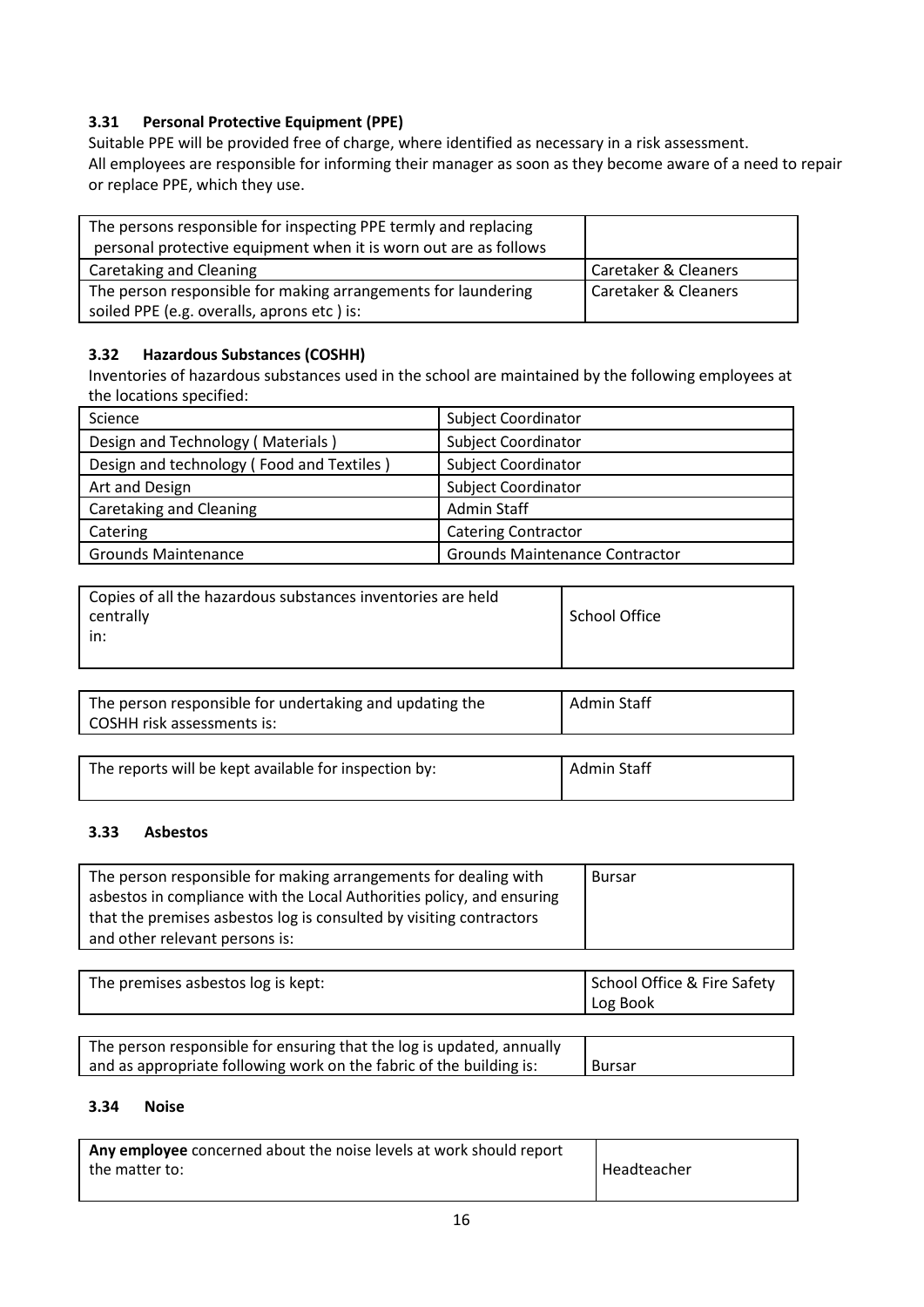## **3.35 Waste Management**

| Waste<br>bv:<br>יווב<br>pe d<br>م م<br>זפווח׳<br>WII<br>. . | . |
|-------------------------------------------------------------|---|
|                                                             |   |

| The person responsible for ensuring the safe storage of waste in<br>appropriately sited secure containers and that the containers are | Caretaker |
|---------------------------------------------------------------------------------------------------------------------------------------|-----------|
| chained after emptying to prevent them being moved and set on                                                                         |           |
| fire                                                                                                                                  |           |
| by arsonists is:                                                                                                                      |           |

| All members of staff are responsible for reporting accumulation of<br>waste, or large items of waste that require special attention to: | Caretaker |
|-----------------------------------------------------------------------------------------------------------------------------------------|-----------|
|                                                                                                                                         |           |
| The person responsible for checking that the oil tank bund wall is                                                                      | Caretaker |

# **3.36 Cleaning Arrangements**

effective is:

**All members of staff** are responsible for arranging to clear up spillages, which occur whilst they are in charge of the area concerned. Other spillages, leaks or wet floors should be reported immediately to the appropriate person e.g. Head teacher or Caretaker who will arrange for them to be dealt with.

**All members of staff** are responsible for ensuring that hazardous substances or substances that require special procedures for disposal are disposed of safely and in accordance with the appropriate risk assessment sheet.

Advice may be sought from the Local Authority Health and Safety Team.

| A member of staff who is concerned that cleaning arrangements are   Caretaker |  |
|-------------------------------------------------------------------------------|--|
| causing a hazard which cannot be rectified immediately should                 |  |
| report                                                                        |  |
| the matter to:                                                                |  |

## **3.37 Health and Safety Inspections**

| The person responsible for organising and carrying out termly safety   Operations Committee |  |
|---------------------------------------------------------------------------------------------|--|
| inspections, including planning, inspection, reporting is:                                  |  |
|                                                                                             |  |

Where possible Health and Safety Inspections will be carried out with the school's health and safety representative(s). Members of the Governing Board will participate with safety inspections where practicable.

A copy of the inspection will be provided to the school Governors for consideration at their next meeting.

| The person responsible for ensuring follow up action on the report is $\Box$ Operations Committee |  |
|---------------------------------------------------------------------------------------------------|--|
| completed is:                                                                                     |  |

## **3.38 Provision of Information**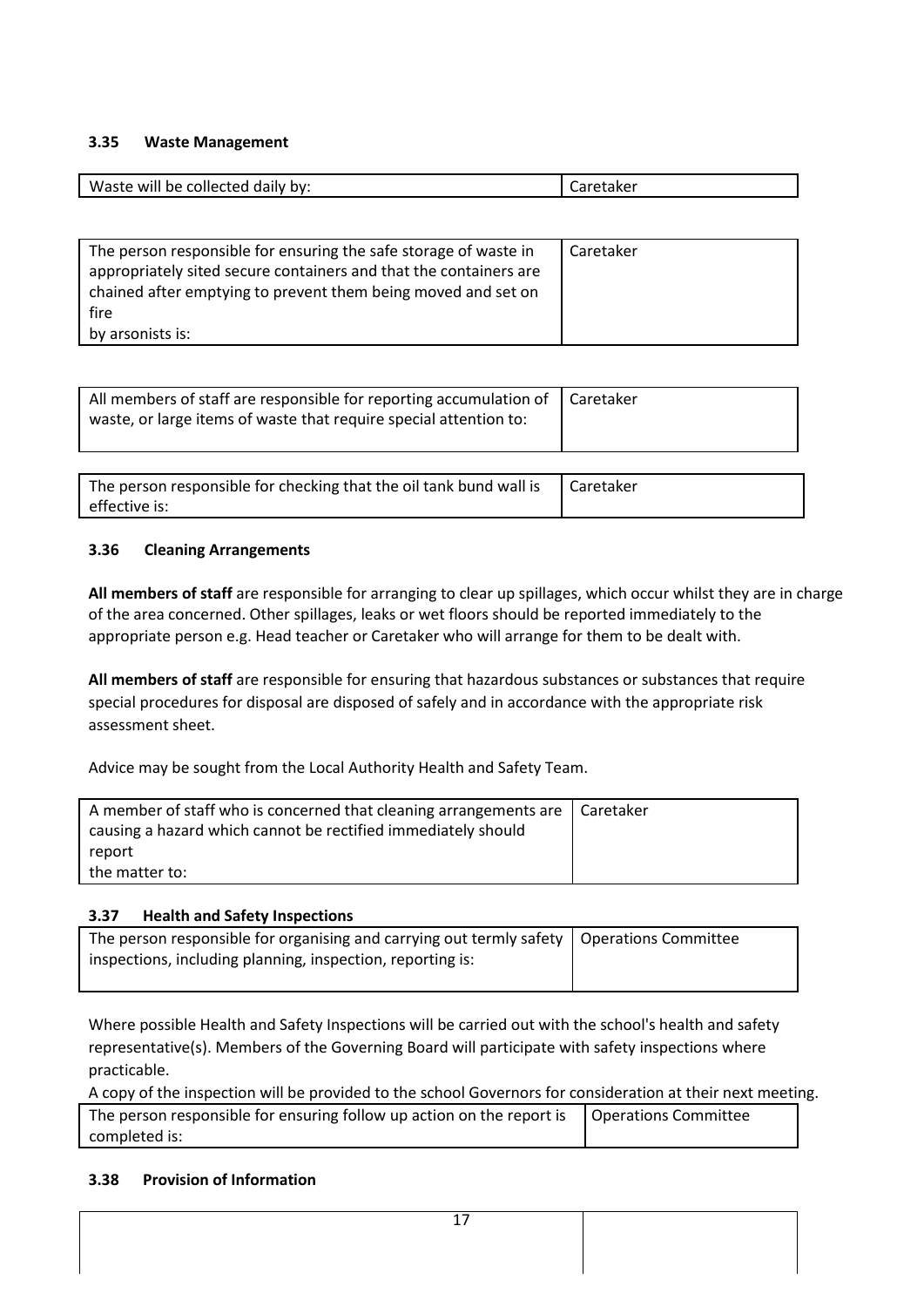New employees will be informed of all relevant health and safety information as part of the induction process.

| Health and Safety documentation will be kept in the Health and Safety School Office |             |
|-------------------------------------------------------------------------------------|-------------|
| Manual which is kept:                                                               |             |
| The person responsible for maintaining it is:                                       | Admin Staff |

| Risk Management documentation will be kept in the Risk Management School Office<br>File which is kept: |                   |
|--------------------------------------------------------------------------------------------------------|-------------------|
| The person responsible for maintaining it is:                                                          | Admin Staff       |
|                                                                                                        |                   |
| The Health and Safety Law Poster is sited:                                                             | <b>Staff Room</b> |

# **3.39 Educational Visits and Journeys**

| The person responsible for ensuring that the appropriate risk      | Headteacher & Class |
|--------------------------------------------------------------------|---------------------|
| assessment and approval is obtained for all educational visits is: | Teachers            |
|                                                                    |                     |

## **3.40 Work Experience**

| The person responsible for co-ordinating work experience      | Bursar & Headteacher |
|---------------------------------------------------------------|----------------------|
| placements, ensuring risk assessments are completed, ensuring |                      |
| students are visited, liasing with the Education Business     |                      |
| Partnership as appropriate is:                                |                      |

## **3.41 Outdoor Play Equipment**

The outdoor play equipment is provided only for children who are members of the school under appropriate supervision:

| The person responsible for the weekly formal inspection of the        | Caretaker |
|-----------------------------------------------------------------------|-----------|
| equipment and safety surfacing and to whom any faults should be       |           |
| reported immediately and who will take it out of use if necessary is: |           |

| The person responsible for ensuring that the equipment is |                           |
|-----------------------------------------------------------|---------------------------|
| adequately                                                | Adults on Playground duty |
| supervised when in use is:                                |                           |

# **3.42 Use of Premises Outside School Hours**

| The person responsible for co-ordinating lettings of the premises | Bursar |
|-------------------------------------------------------------------|--------|
| In accordance with the lettings procedure is:                     |        |
|                                                                   |        |

| The person responsible for informing other users of the building of the   Caretaker |  |
|-------------------------------------------------------------------------------------|--|
| presence of any hazards which have not been rectified is:                           |  |
|                                                                                     |  |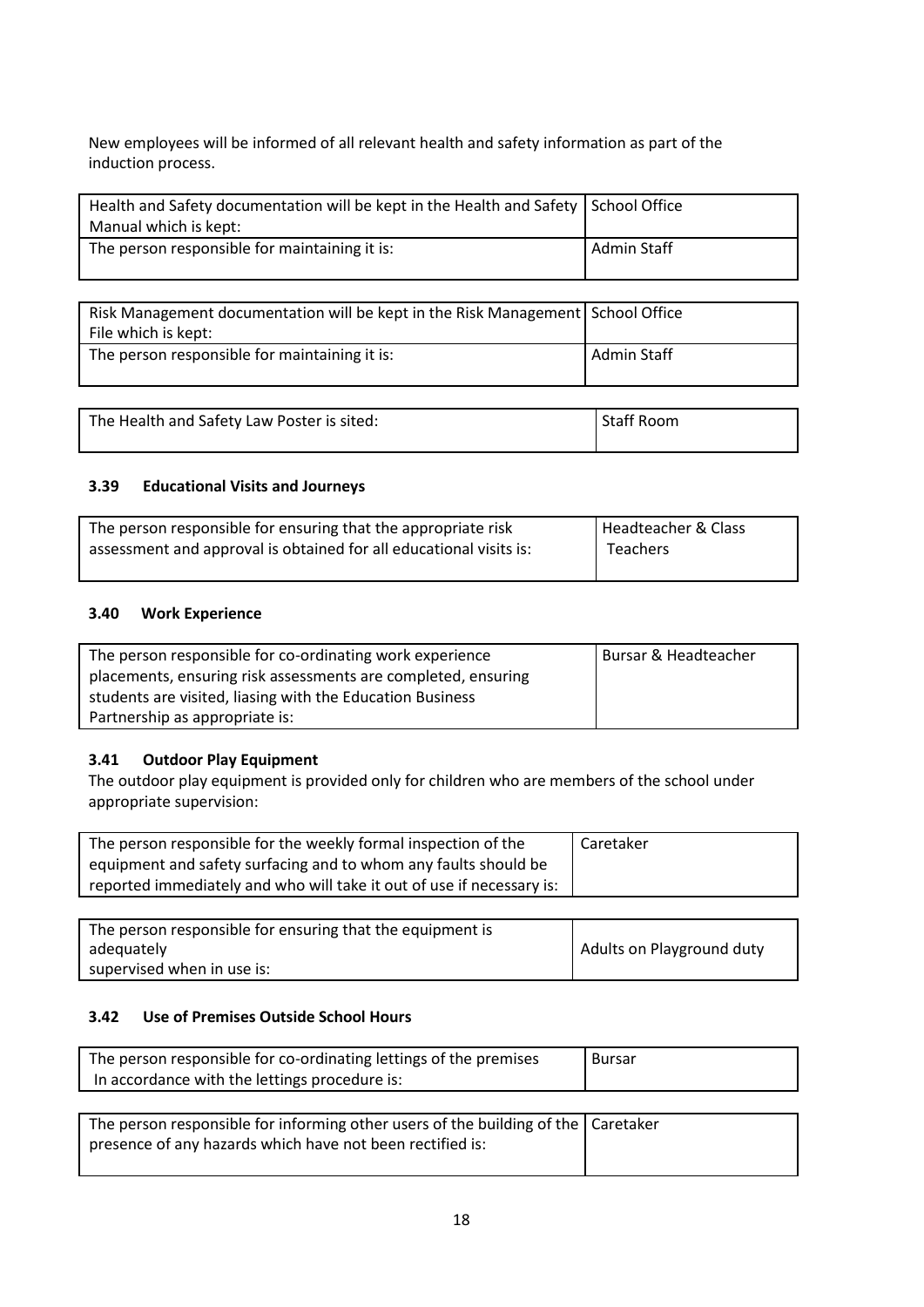| The person responsible for checking that the premises are left in | Caretaker |
|-------------------------------------------------------------------|-----------|
| reasonable other users before locking up is                       |           |

## **3.43 Visitors**

On arrival all visitors should report to reception where they will be issued with:

- an identification badge
- relevant health and safety information
- and will sign the visitors book

## **3.44 Adaptations or Improvements to Premises (Buildings and Grounds)**

| The person responsible for submitting proposals to the LEA for |             |
|----------------------------------------------------------------|-------------|
| approval through the Notification process is:                  | Headteacher |
|                                                                |             |

## **3.45 Contractors**

## *Note: Schools have the option to opt out of the Property Services Contract or use contractors on the Local Authorities approved list.*

| The person responsible for selecting contractors and vetting contractors   Headteacher & Bursar<br>health and safety, policies, procedures, risk assessments, method<br>statements and past health and safety performance is, |  |
|-------------------------------------------------------------------------------------------------------------------------------------------------------------------------------------------------------------------------------|--|
|                                                                                                                                                                                                                               |  |

| The person in control of contractors is:<br>Bursar |  |
|----------------------------------------------------|--|
|----------------------------------------------------|--|

| Responsibility for liaison with contractors is allocated as follows: | <b>Bursar</b> |
|----------------------------------------------------------------------|---------------|
|                                                                      |               |

## **3.46 Supplies (Purchasing/Procurement and Deliveries)**

The Governing Board will ensure that all equipment and material purchased or procured for use in the school complies with current legislative requirements and standards.

The following employees are authorised to place orders for supplies and/or to accept gifts or donations to the school. They must satisfy themselves that the supplies and arrangements for their receipt and use do not compromise the health and safety of employees, pupils and visitors or others. They will also assess any revenue implications of the necessary maintenance of donated items.

| Name          | Types of Order    |
|---------------|-------------------|
| <b>Bursar</b> | All               |
| Headteacher   | Gifts & donations |
|               |                   |
|               |                   |

Deliveries of goods will be reported to reception who will arrange for them to be taken to the appropriate location.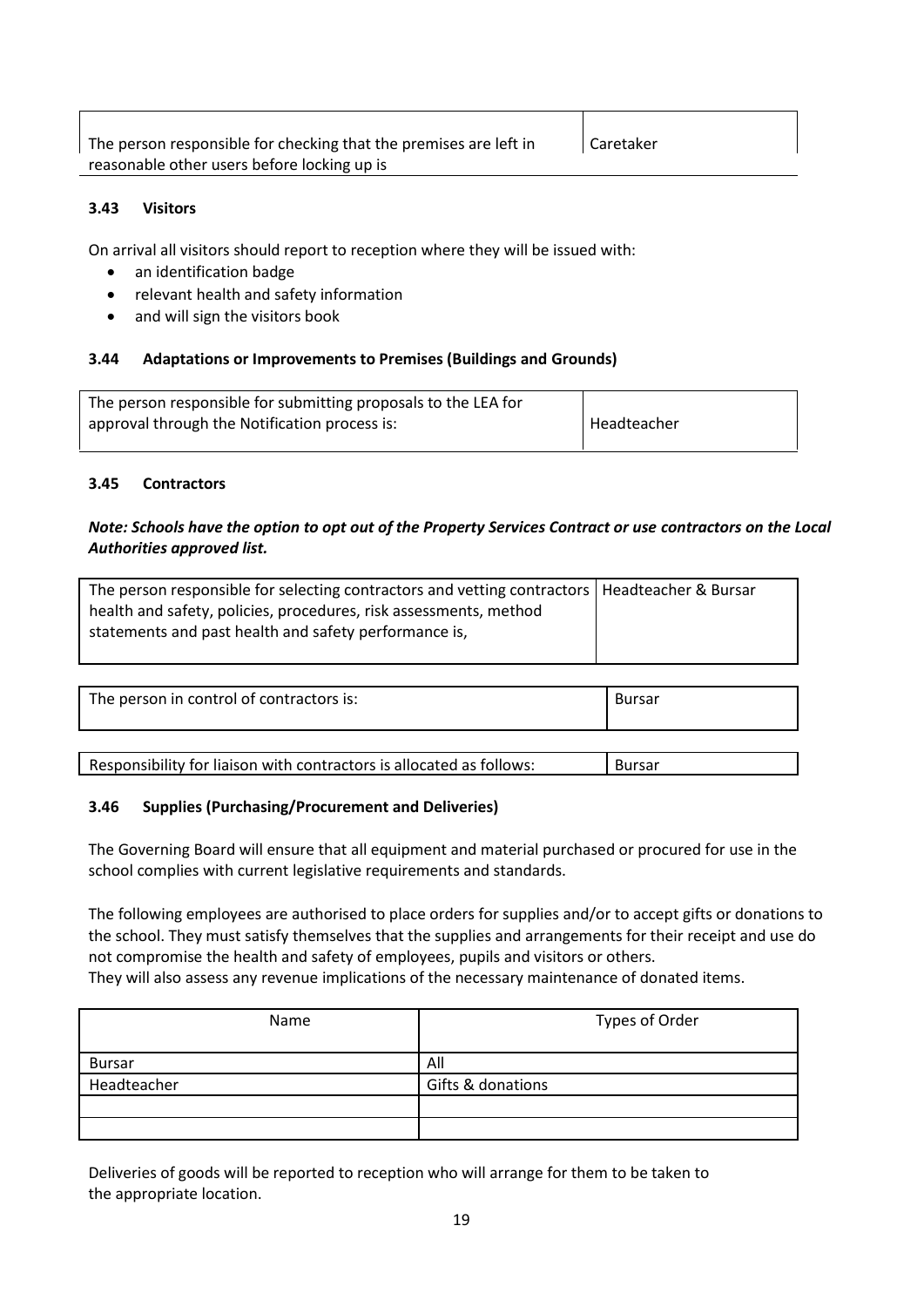# **3.47 Smoking**

 The Governing Board has prohibited smoking on the school premises. *Notes:*

*Employees are not permitted to smoke when teaching or supervising pupils or when they may otherwise come into contact with pupils.*

*The policy applies equally to all people who have business in the premises including Councillors, employees, pupils, parents and other visitors.*

All job applicants will be informed of the no smoking policy.

No Smoking signs will be displayed in the school wherever appropriate, as determined by the fire risk assessment.

## **3.48 Vehicles**

**The Headteacher** is responsible, in conjunction with **the driver**, for ensuring that vehicles kept or hired by the school are operated in accordance with the law and any Local Authority guidance.

| Employees who are required to use their private vehicles for official<br>business are responsible for gaining authorisation from:<br>(prior to the first use of any vehicle.)                                                                         | <b>Bursar</b> |
|-------------------------------------------------------------------------------------------------------------------------------------------------------------------------------------------------------------------------------------------------------|---------------|
| He/she will ensure that the driver has a valid licence, appropriate<br>insurance, no known medical conditions that affect their ability to drive<br>and<br>that the vehicle is roadworthy and fitted with a suitable seat belt for each<br>passenger. |               |

## **3.49 Stress**

| The persons responsible for monitoring absence owing to stress related | l Bursar |
|------------------------------------------------------------------------|----------|
| illness is:                                                            |          |

## **3.50 Lone Working**

| The person responsible for ensuring risk assessments are prepared and | l Headteacher |
|-----------------------------------------------------------------------|---------------|
| implemented for lone working activities is:                           |               |

## **3.51 Bullying/Harassment**

| The school's policy on behaviour (including<br>bullying) is kept: | School Office |
|-------------------------------------------------------------------|---------------|
| Records of bullying incidents and action taken are   Admin Staff  |               |
| reported via Webrisk by:                                          |               |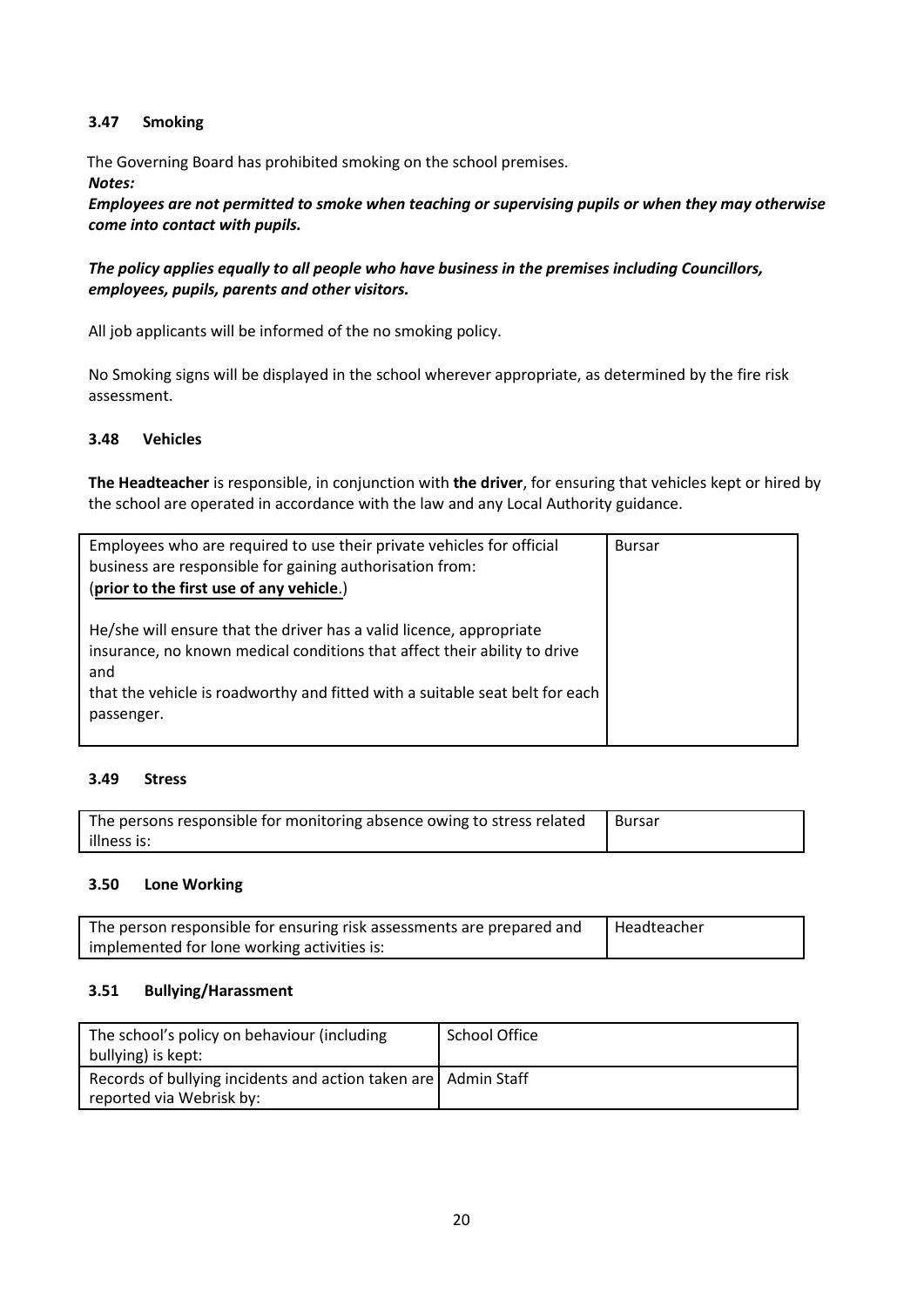## **3.52 Insurance**

In addition to the insurance arranged by the Local Authority for all Local Authority maintained schools, the Governing Board has decided to arrange the following additional cover.

| <b>Insurance Company</b> | <b>Details</b>                            |  |
|--------------------------|-------------------------------------------|--|
| Absence Protection       | Supply insurance – instead of L.A. supply |  |
|                          | insurance                                 |  |

#### **3.53 Audit, Review, Performance Measurement and Action Plan**

| The person(s) responsible for carrying out an annual review of the<br>Statement and its implementation in the school is/are | <b>Operations Committee</b> |
|-----------------------------------------------------------------------------------------------------------------------------|-----------------------------|
|                                                                                                                             |                             |
|                                                                                                                             |                             |
| The person responsible for completing and returning the Health<br>and<br>Safety Reports to the Governing Board is:          | <b>Operations Committee</b> |
|                                                                                                                             |                             |

| The person responsible for compiling and implementing the schools   Head teacher<br>health and safety action plans, including action for improvements in<br>the appropriate development plan is: |  |
|--------------------------------------------------------------------------------------------------------------------------------------------------------------------------------------------------|--|
|                                                                                                                                                                                                  |  |

# *Note: The Schools Health and Safety Team is responsible for external health and safety audit of the management of health and safety in the establishment.*

| Headteacher                             | Date |
|-----------------------------------------|------|
| <b>Chair of Operations</b><br>Committee | Date |
| Chair of Governors                      | Date |